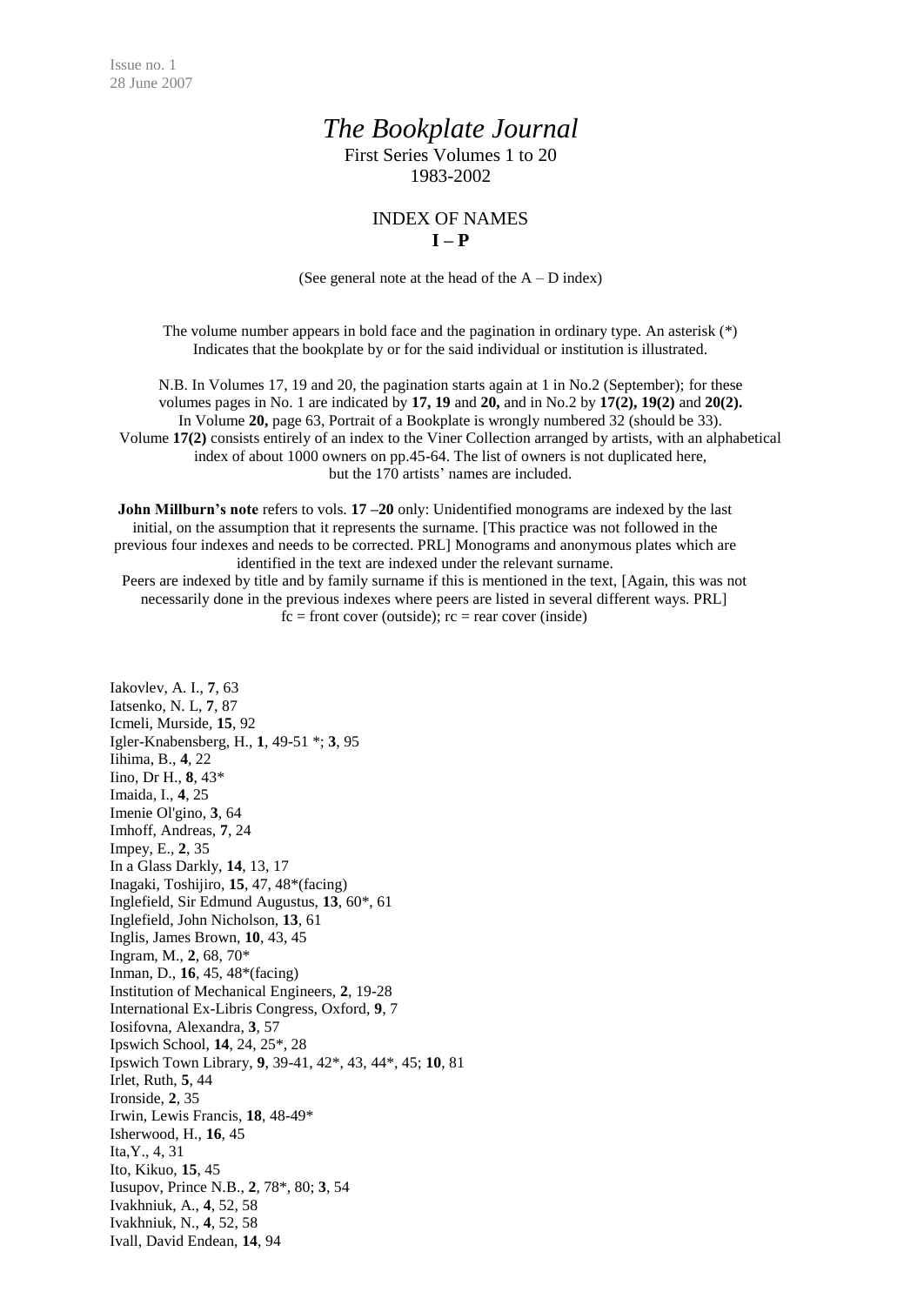28 June 2007 Ivall, Dennis Endean, **14**, 85-94 Ivall, Irene, **14**, 94 Ivask, **9**, 85 Ivask, U.G., **1**, 89, 92; **3**, 51, 55-64; **7**, 54 Iveagh, Viscount, **19,** 19 Jackson, **16**, 41; **20,** 28\* Jackson, Major Basil Hippesley, **17(2),** 20 Jackson, George, **20,** 28 Jackson, John, **11**, 67, 68\* Jackson, John II, **5**, 23 Jackson, M., **5**, 10\*, 11 Jackson, Sir Thomas Graham, Bt, **17(2)**, 20 Jackson, W., bookplate by Haskoll, **17,** 39 Jackson, William, engraver, **5**, 32; **6**, 4, 27, 29, 30, 34; **14**, 59, 61; **16**, 21; **18**, 21 Jacob, Alexander, **20,** 28-29 Jaffe, A., **5**, 43-45 Jakubowski, W., **1**, 62\*, 63 Jambaldorj, S., **7**, 73-81 James I, **5**, 61, 64; **8**, 15 James II, **6**, 31; **8**, 21 James VI, **5**, 64 James, C. D., **16**, 41 James, G. Ingli, **7**, 84 James, N.G.B., **6**, 74 James, R., **2**, 36 Jansen, G., **4**, 82-88 Jansen, J.H.A., **4**, 69\*, 70, 88 Japan Ex-libris Association, **15**, 45 Japan Ex-libris Society, **15**, 43 Japhet, S. & M., **16**, 41 Jarvis, **13**, 35 Jaume, F.T., **7**, 94\* Jeanneret, C., **5**, 43-46 Jeffery, F., **6**, 66 Jeffery, George H. Everett, **17(2),** 20 Jeffreys, G. Lord, **3**, 66, 77 Jekyll, J., **3**, 67, 72 Jellicoe, J.R., 1st Earl, **8**, 39 Jenkins, Miss, **4**, 5 Jenkins, Edward, **20,** 29\* Jenkins, George, **19(2),** 44 Jennings, Esther, **7**, 19, 20\* Jephson, W., **3**, 70\*, 72 Jequier, M., **2**, 91 Jermyn, Rev., **4**, 15 Jerome the cat, **4**, 56-58, 60 Jervis, Sir John, **13**, 59\* Jewitt & Co., **17(2),** 21 Jewitt, Llewellynn Frederick William, engraver, **1**,11\*,13; **4**, 19; **6**, 3; **14**, 48; **17(2)**, 21 Jewitt, Thomas Orlando Sheldon, engraver, **4**, 19, 48; **6**, 3; **14**, 48; **17(2)**, 21 Jex-Blake, Arthur John, **19,** 23 Joan (Lady Hoare), **11**, 78\* Joel, Elly, **4**, 77, 79 Joel, Emil, **4**, 77,79 John, King of France, **5**, 55 John XXIII, Pope, **13**, 89, 91\* John, Augustus, **16**, 5 Johnson, Carnegy, collector, **6**, 23, 28, 29 Johnson, Charles Plumptre, **10**, 28\*, 29 Johnson, J., **2**, 41 Johnson, S., **4**, 89\*, 91 Johnson, Dr. Samuel, **8**, 28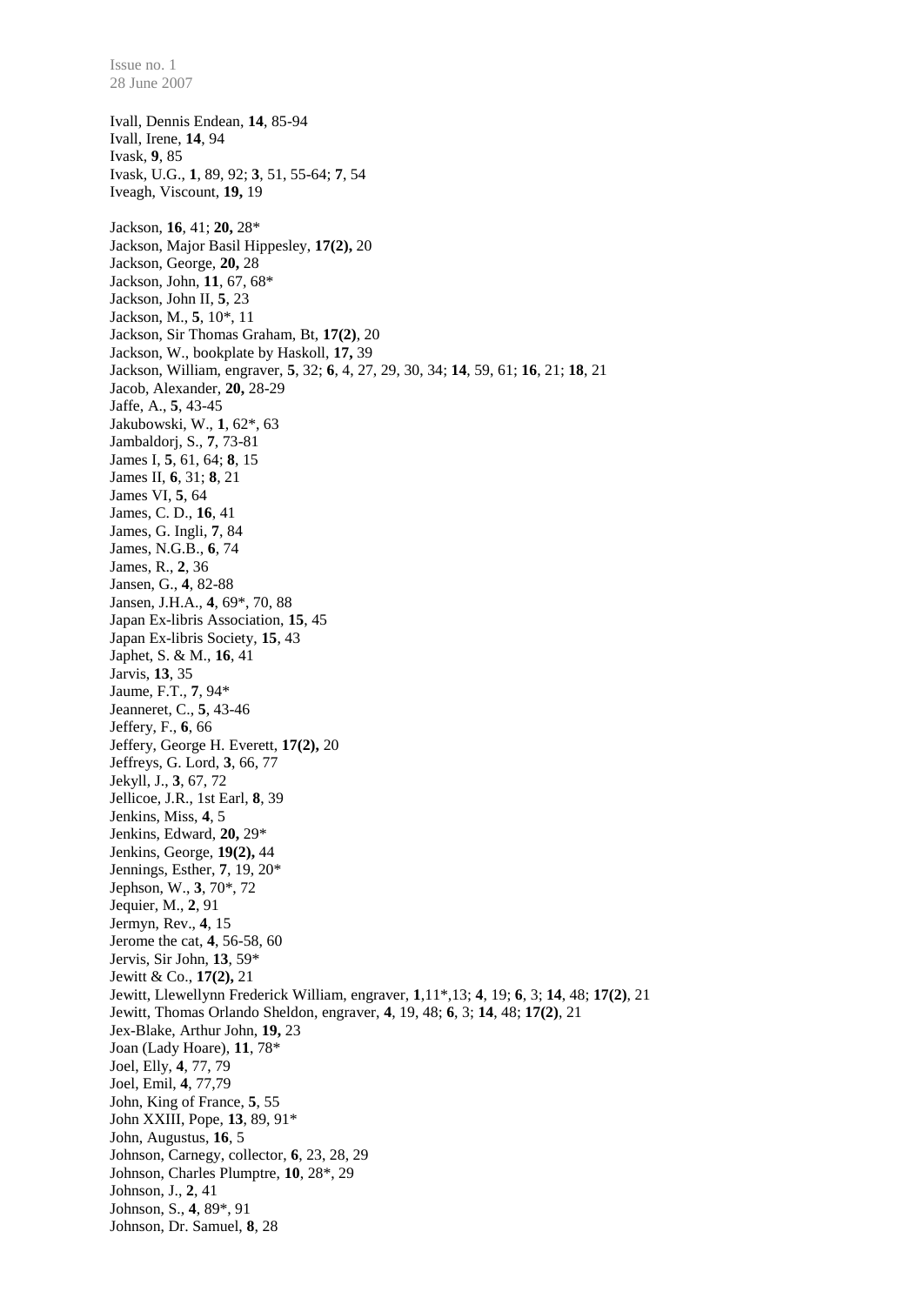Johnston, Andrew, **5**, 36\*, 37 Johnston, E., **1**, 47; **3**, 87; **4**, 40; **5**, 100 Johnston, Graham, designer, **6**, 3; **11**, 42; 12, 13; **14**, 93; **17(2),** 22 Johnston, Lionel, **20(2),** 23 Johnston, Miss, **12**, 33 Jolliffe, John(?), **17,** 40\* Jones (anonymous), **9**, 30 Jones, A., **16**, 41 Jones, D., **1**, 5, 47; **3**, 85, 89 Jones, D.F., **3**, 71 Jones, Edward, **17,** 40-41\* Jones, Garth, **6**, 4 Jones, H., **1**, 27; **4**, 17; **5**, 50-52 Jones, Herbert, **17(2),** 22 Jones, Mary, **17,** 34 Jones, N. L., **16**, 45 Jones, Owen T. C, **12**, 24 Jones, Thomas Devonshire, **12**, 81\* Jones, W. M. Oliver, **16**, 41 Jope, Anne, **7**, 82\*-84 Jordan, **2**, 36 Joris, A., **1**, 63, 64\* Joubert, M., **7**, 95\* Jourdain, P. E. B., **16**, 78\*, 79, 85 Jozwik, Z., **3**, 96\* Juchneviciute, J., **7**, 63 Judischer Verlag, **4**, 76, 79, 80 Juel-Jensen, Dr Bent, **11**, 36 Jung, Aime, **5**, 43 Jung, Carl Gustav, **5**, 42\*-46 Jung, Carl Gustav (father), **5**, 43 Jung, Emil, **5**, 43 Jung, Emma, **5**, 46 Jung, Gertrud, **5**, 46 Junior Bookplate Society, **11**, 30 Junod, Benoît, **2**, 19-28, 91-94; **3**, 2, 16-28, 44-46, 91-93; **4**, 56-58; **5**, 42-46; **6**, 49, 94\*-96\*; **10**, 5-11; **14**, 95 Junod, S.S., **4**, 57, 58 Jurbelioniene, E.M.S., **7**, 63 Jurgens, H., **1**, 56\*, 57 Jurin, James, **7**, 44, 46 Jusserand, J.J., **1**, 67 Kadina, I., **3**, 35 Kahan, D., **8**, 56\*, 61 Kahan, Herbert, **8**, 56\*, 61 Kahn, S., **5**, 98\* Kajihara, **4**, 33, 35\* Kalashnikov, A. I., engraver, **1**, 12\*,13, 26\*, 52\*, 57, 61; **4**, 63; **7**, 55, 59; **9**, 96; **13**, 95 Kalczynska, A., **1**, 57 Kalinovich, K. Iu., **7**, 63 Kalita, N.I., **7**, 55 Kamachi, Seiji, **11**, 40 Kan, V.A., **7**, 63 Karanesi, **1**, 54\*, 57 Karger, Prof., **3**, 5 Karl-Edward, Duke of Saxe-Coburg, **3**, 92 Kate Greenaway Award, **14**, 14, 18 Katori, Eikichi, **15**, 43, 44 Katori, R., **4**, 22 Kawakami, Sumio, **4**, 24; **15**, 48\*(facing) Kawamura, M., **4**, 22 Kawasaki, K., **4**, 22 Kayama, M., **4**, 23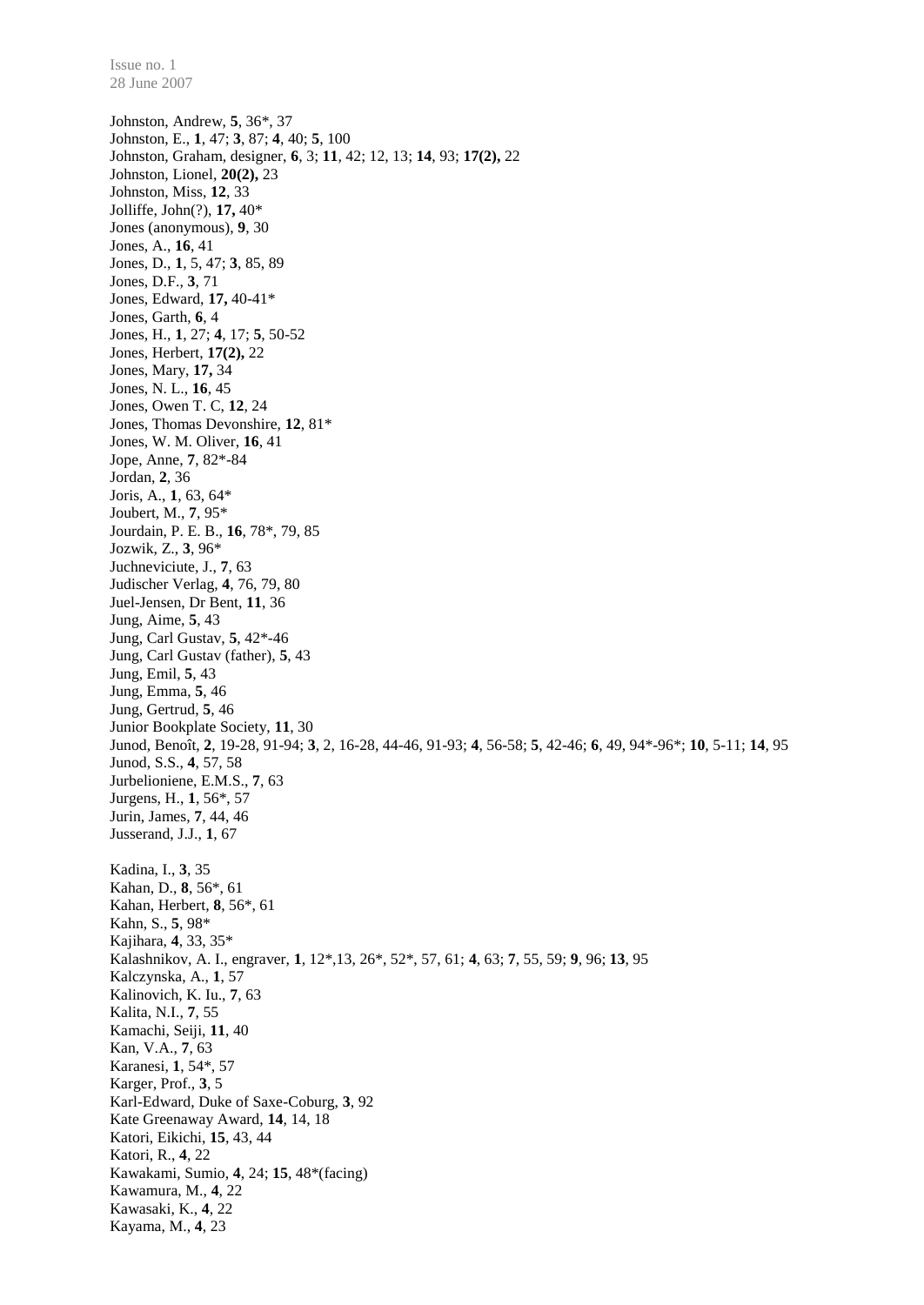28 June 2007 Kaye, John Harold, **10**, 43 Kaye, Willm. Mantle, **11**, 68, 69\* Kazuko, K., **4**, 32\*, 33 Keable, R., **16**, 45 Keats, Frederick, **14**, 37\* Keats, J., **3**, 31; **4**, 13, 52 Keats, Sir Richard, **14**, 37 Keddon, Susanna, **17,** 39 Kedrin, V. N., **2**, 87 Kee, Douglas Thurston, **12**, 24, 28\* Keen, Laurence, & Charlotte Lindgree, **17,** 27 Keene, Charles, **6**, 5 Keerend, A., **1**, 57 Keeves, A. Bernard C. K., publisher, **5**, 49; 6, 1 Keith, Lord, **14**, 29, 30\* Keller, S.V., **2**, 81 Kelly, F., **3**, 77, 81 Kelly, Gerald, **18**, 15 Kelly, J., **20,** 29 Kelvin, Stephanie, (later Schofield), author, collector, Bookplate Society benefactor, **6**, 3, 50, 69-75 Kelvin, see Schofield, Stephanie Kemerer, E.A., **3**, 53 Kempe, C.E., **1**, 35, 39 Kendall, E. S., **16**, 45 Kennedy, Darrel E., **12**, 24 Kennedy, John J., **12**, 15, 16\*, 24 Kennedy, N.W., **2**, 36 Kennedy, W. S., **16**, 14, 15\* Kenshin, U., **4**, 29 Kent, Prince and Princess Michael of, **13**, 90\*, 91\*, 92 Kent, Henry Grey, Duke of, **8**, 18\* Kent, Rockwell, **1**, 11\*, 13; **19,** 36 Kerby, Lancelot, **20,** 30 Kerr, **2**, 36 Kershaw, Dick & K., **18**, 73, 74\*, 75\* Ketelby, A., **3**, 67 Keynes, G. L., **16**, 71, 74, 75\*, 84 Khalatova,N., **2**, 84\*,86 Kharuk, A.G., **7**, 63, 70\* Kharuk, S.G, **7**, 63, 70\* Khizhinskii, L.S., **7**, 55 Khoroshevich, V.I., **1**, 60\* Kieffer, M., **1**, 23 Kilbracken, Lord: see Godley, J. A. Kilconnel, Cora Marie, **13**, 70\* Kilderbee, Samuel, **10**, 78 Kilgour, B., **3**, 52 Kimber, WC., **2**, 25 Kindersley, David, artist and designer, **1**, 3-15\*, 61, 63; **5**, 90\*-93\*; **13**, 70; 16, 91 Kindiakov, A.L., **7**, 85, 87 Kindiakov, V.A., **7**, 85 Kindiakova, S.A.: see Percy-Ffrench King, **2**,36 King, Sir A.B., Bart., **5**, 81; **6**, 90 King, Edward, **11**, 32\*, 33-35; **15**, 58\*, 59 King, Jacobi (James Edward), **13**, 78\* King, James, **13**, 23 King, Jessie Marion, Scottish artist, **1**, 9, 10\*, 29; **6**, 3; **8**, 50; **13**, 2-29, 4\*; 14, 11 King, John, **9**, 45 King, P., **6**, 3 King, Phyllis, **10**, 91; **16**, 35 Kinney, Laurence, **12**, 89, 91\*, 92 Kinnoul, Earl of: see G. Hay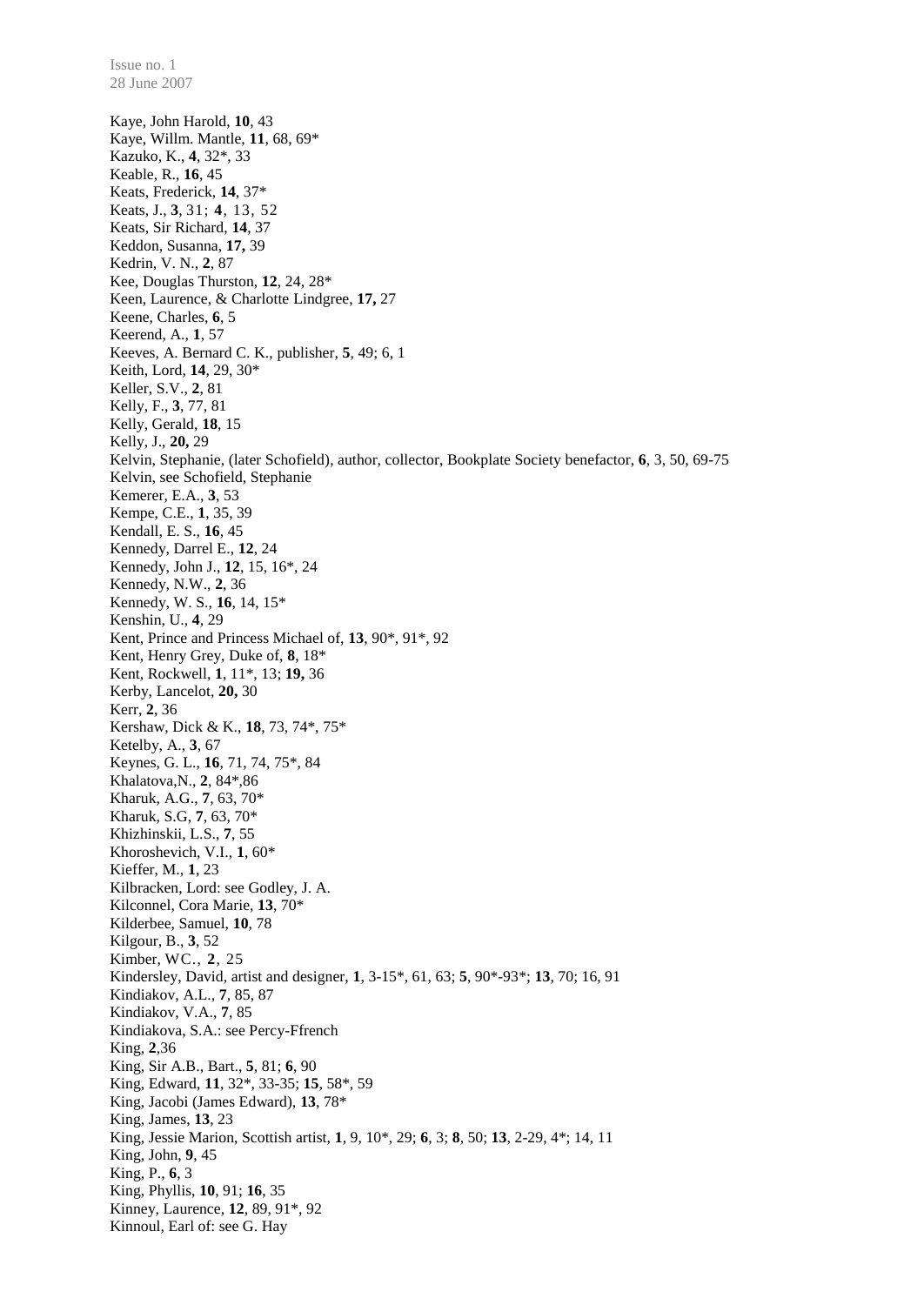Kinnoul, Thomas, 6th Earl of, **5**, 63\* Kinue, **4**, 32\*, 33 Kirby, Edmund Bertram, **17(2),** 22 Kirby, Joshua, **9**, 41, 45; **10**, 81 Kirsten, S., **4**, 87 Kisarauskas, V., **1**, 53; **3**, 94-96\* Kishi, Shigemaru, **4**, 27, 28; **12**, 94\* Kislinger, Max, **1**, 55, 61; **10**, 8 Kitchener of Khartoum, Field Marshall, Earl, **5**, 86\*, 87; **6**, 90; **8**, 39 Kitchin, **18**, 100\* Kivell, R.de C. Nan, **4**, 91 Klee, F., **2**, 93 Klee, P., **2**, 91-94\* Klengel, Julius, **10**, 7 Klinger, Max, **10**, 7, 8 Kmieliauskas, A., **1**, 52\*, 53, 55, 57 Knight, Edward, **7**, 13 Knight, H., **3**, 84 Knight, Joseph, **4**, 12\*-14; **6**, 13 Knight, Arthur Lee, **10**, 29 Knight, L. **3**, 84 Knirr, H., **2**, 91 Knott, C., **2**, 36 Knott, Charles, bookplate by Haskoll, **17,** 41 Knott, D.H., **1**, 46-48; **3**, 83 Knox, Christopher, **12**, 77\*, 78 Kobayashi, Douge, **4**, 27; **15**, 48\* Kobliha, F., **4**, 83 Kobyla, Andrei, **6**, 53 Koch, Alexander, **13**, 7 Kohler, J., **4**, 87 Kojima, T., **4**, 31 Kollwitz, Kathe, **10**, 5 Konashevich, V., **1**, 87 Koniashin, O.A., **7**, 63 Konig, F., **1**, 23 Konishi, I., **4**, 23 Konstantinovich, Dm., **3**, 61, 64 Konstantinovich, Igor, **3**, 62 Konstantinovich, Ioann, **3**, 62 Konstantinovich, K., **3**, 62, 64 Konstantinovich, V., **3**, 61 Konstantinovna, Olga, **3**, 61 Konstantinovna, Vera, **3**, 61 Konupek, J., **4**, 83 Kopylov, V.P., **7**, 65 Korner, Wolfram, **10**, 94-96 Kornfeld, **2**, 93 Korovin, K., **1**, 87 Korsini, -, **6**, 59 Kortovich, V.V., **7**, 65 Kosenkov, S.S., **7**, 59, 62\*, 65 Koshka, Fedor, **6**, 53 Kostetzky, E., **4**, 52, 58 Kotrba, E., **1**, 59 Kouzan, M., **4**, 55, 58 Kovaleva, P., **6**, 57 Kovzhun, P., **4**, 53 Kozlovskii, I.S., **2**, 82 Koz'min, V.V., **7**, 65 Kozuka, Ihoji, **15**, 45 Kozuka, K., **4**, 25 Kozuka, S., **4**, 24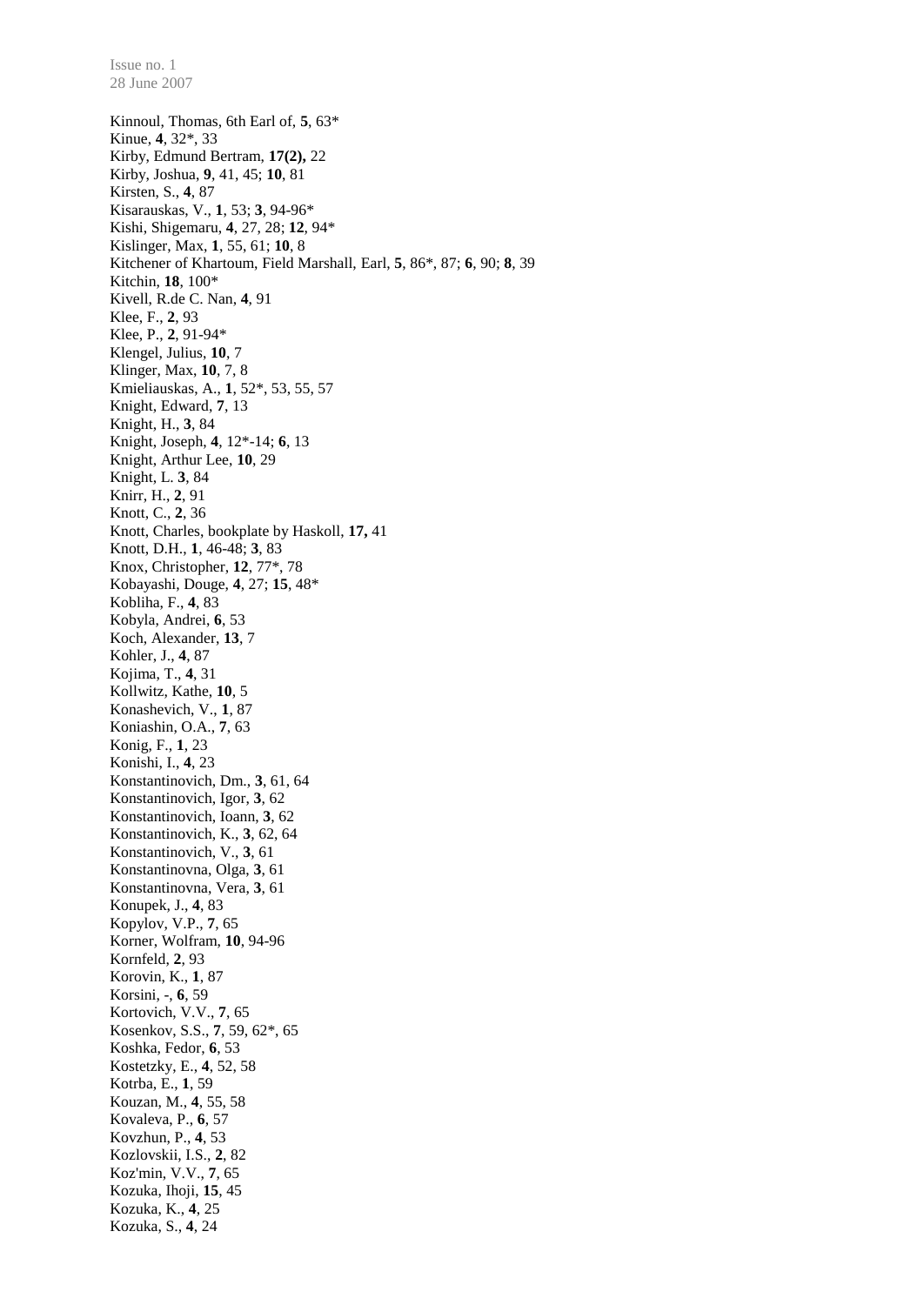Issue no. 1 28 June 2007 Krahl, E., **3**,7 Krasauskas, S., **2**, 84\*, 87 Kratky, B., **1**, 63 Kravchenko, A.I., **7**, 55 Kravciv, B., **4**, 54, 58, 59 Kravciv, N., **4**, 54, 58, 59 Kravtsov, G.A., **2**, 77; **7**, 55 Kreis, F. E., **16**, 45 Kreyenberg, G, **4**, 88 Krynen, A., **1**, 64\* Kubiowych, W., **4**, 57 Kuchenbauer, O., **1**, 55 Kulhanek, S., **1**, 63 Kulishov, G.A., **7**, 65 Kul'meshkenov, S.B., **7**, 56\*, 57, 65 Kulyk, A., **4**, 55, 59 Kun, Mira, **13**, 48(facing) Kundin, V.A., **7**, 87 Kunin,V.V., **2**, 80 Kuzmovych, O., **4**, 54,59 Laaser, A., **4**, 76, 80 Labisch, R., **4**, 75, 80 Labouchere, N., **1**, 91; **4**, 46 La Coste, Marc, **12**, 24 Lacy, D., **16**, 42 Lafferty, Phyllis, **12**, 24 Lagerstrom, H., **3**, 18, 19 Lake, Sir Atwill, Bart., **5**, 62\*, 63; **6**, 90 Lake, Sir Bibye, Bart., **5**, 63 Lake, E., **5**, 61-63; **6**, 90 Lake, George Edward, **14**, 79 Lake, Sir J. W., Bart., **5**, 63; 6, 90 Lake, Mary B., **14**, 78\*, 79 Lake, Reginald J., **14**, 79 Lamb, Lynton, artist, **6**, 4 Lambton, Col. Charles, **19,** 26-27 Lambton, John George, Earl of Durham, **19,** 26\*, 27 Lance, Ada, **2**, 6, 10, 12\*, 15, 18 Landacre, Paul, **9**, 48 Landsberg, V., **4**, 77, 80 Lane, Ernald, **6**, 90 Lane, J[ohn], plate by Henshaw, **11**, 68, 69\*, 70 Lane, John, **5**, 66; **6**, 13 Lang, C.G, Archbishop, **5**, 26, 29 Lang, Andrew, **5**, 29; **8**, 78 Lang, L., **3**, 94 Langer, **17(2),** 22 L'Anglais, Lt Col. Paul, **12**, 24 Langton, **2**, 36 Lansdowne, Bath, **8**, 8 Lardner, William O'Brien, **9**, 62\*, 63 Lascelles, H. Viscount, **2**, 68, 70\* Lasch, Karl, **9**, 94 Latapie, L., **1**, 48 Latcham, Giles, 8, cover(i)\* Latcham, Paul, **6**, 49, 50, 80-83; **8**, 95-96; **12**, 95, 96 Latham, Mrs., **8**, 4\*, 5 Latham, Thomas, **8**, 4\*, 5 Lathrop, **16**, 42 Lattimore, Colin R., **2**, 61-74\*; **5**, 53; **6**, 3; 8, 48 Lattmann, F.A., **4**, 75, 80 Lauder, J., **2**, 36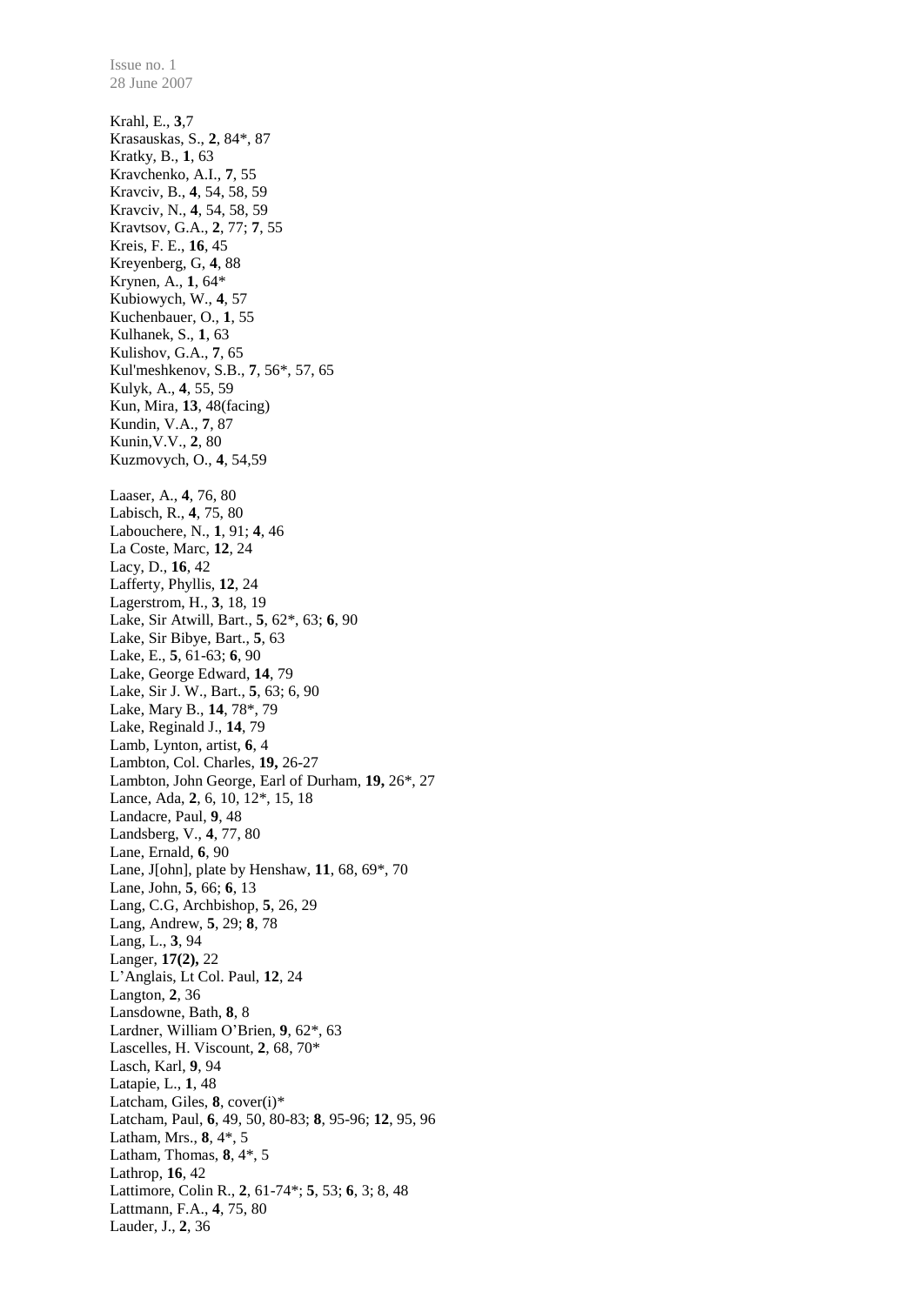Lauder, T. Dick, **1**, 38 Laughton, C, **2**, 75 Laurencin, M., **7**, 93\* Laurin, Brig. Cyrille J., **12**, 24 Lavery, Lady, **2**, 96 Lawley, Sir R., Bart., **5**, 34 Lawley-Thompson, P.B., 1st Baron Wenlock, **5**, 34\* Lawrence (anonymous), **9**, 30\*-31 Lawrence, John, engraver, **1**, 8\*, 9; **2**, cover\*, 50\*; **3**, 35; **7**, 3\*; **10**, 39-42; **18**, 90\*, 91 Lawrence, Simon, **17,** 2 Lawrence, Soulden, **3**, 81 Lawrence, Stanley, boxwood blockmaker, **7**, 37; **11**, 93 Lawrence, T.J., **3**, 85 Lawson, Donald Warren, **12**, 24 Lawson, Lizzie, **18**, 81\* Lawson, Maire Christina Magee, **12**, 24 Lawson, Mary Caroline, **6**, 3; **7**, 51; **17(2)**, 22 Lawson, Mary Reba Warren, **12**, 24 Lawson, Morris Page, **12**, 24 Lawson, R., **2**, 12\*, 14, 18 Layard, Mr., **6**, 13 Leach, Bernard, **4**, 22; **15**, 41 Leach, Gwen, **16**, 54 Lear, E., **4**, 19 Leaver, A., **2**, 7, 9\*, 11*,*13\*-15, 18 Lebedev, E.A., **7**, 65 Le Blanc, S., **3**, 81 Leboroni, M., **1**, 59; **4**, 64 Lechmere, N., **3**, 67 Lecky, Rt Hon. William Edwd. Hartpole, **12**, 35\* Leclerc, Gen. Victor Emmanuel, **17,** 12 Lee, A., **16**, 93\* Lee, Brian N., author, founding member and past president of the the Bookplate Society, **1**, 2,40-45, 75-86, 90, 91, 93; **2**, 43-48, 95-96; **3**, 43, 64, 83-87; **4**, 3-19, 38-41, 43-45, 89-91; **5**, 1-2, 3-19, 47-52, 98-100; **6**, 1-5; 15-40, 45-50, 76-79, 93-96; **7**, 1-4, 13-25, 43-46, 82-84, 88-91; **8**, 1-13, 41-48, 50, 65-74, 92-94 Lee, F.G., **4**, 5; **9**, 1-7\*, 16-38, 47-48, 51-77, 95; **10**, 1-4, 12-42, 46-75, 86-93; **11**, 1-20, 32-37, 49-71, 85; **12**, 1-10, 45-48, 50-58 Lee of Fareham, Lord and Lady, **2**, 96; **8**, 37\* Lee, W., **2**, 36, 77 Leedham-Green, E. S., **8**, 49 Leeds, Thomas Osborne, 1st Duke of, **8**, 17 Le Fanu, Sheridan, **14**, 13 Legg, Thomas, **20,** 30 Legge, H., **3**, 81 Legge John, **20,** 30\*-31 Legge, J. M. D., **16**, 42 Legrand, Edy, **8**, 57 Legros, Alphonse, **17(2),** 23 Leigh, Barnabus E., **20,** 31 Leigh, M.S., **7**, 51, 53 Leighton, Clare, engraver, **6**, 3; **7**, 37 Leighton, Miss E. B., **17(2),** 23 Leighton, John, **6**, 13; **9**, 1; **17(2)**, 23; **18**, 95, 96\*, 99-100\*-101\*; **20,** fc\*, 5 Leikhtenbergskii, Duke A.G., **3**, 59 Leikhtenbergskii, Duke G.M., **3**, 59 Leikhtenbergskii, Duke M.E., **3**, 59 Leiningen-Westerburg, K.E., Count, German author and collector, **7**, 24. Le Keux, John Henry, **4**, 19, 47\*,48; **17(2),** 23 Leman, Thomas, **11**, 55, 70\*, 71 Lempriere, George Oury, **14**, 32\* Lenoir, M., **5**, 44 Lents, E.B.,**4**, 69\*, 71 Leonenko, V.F., **7**, 57, 58\*, 65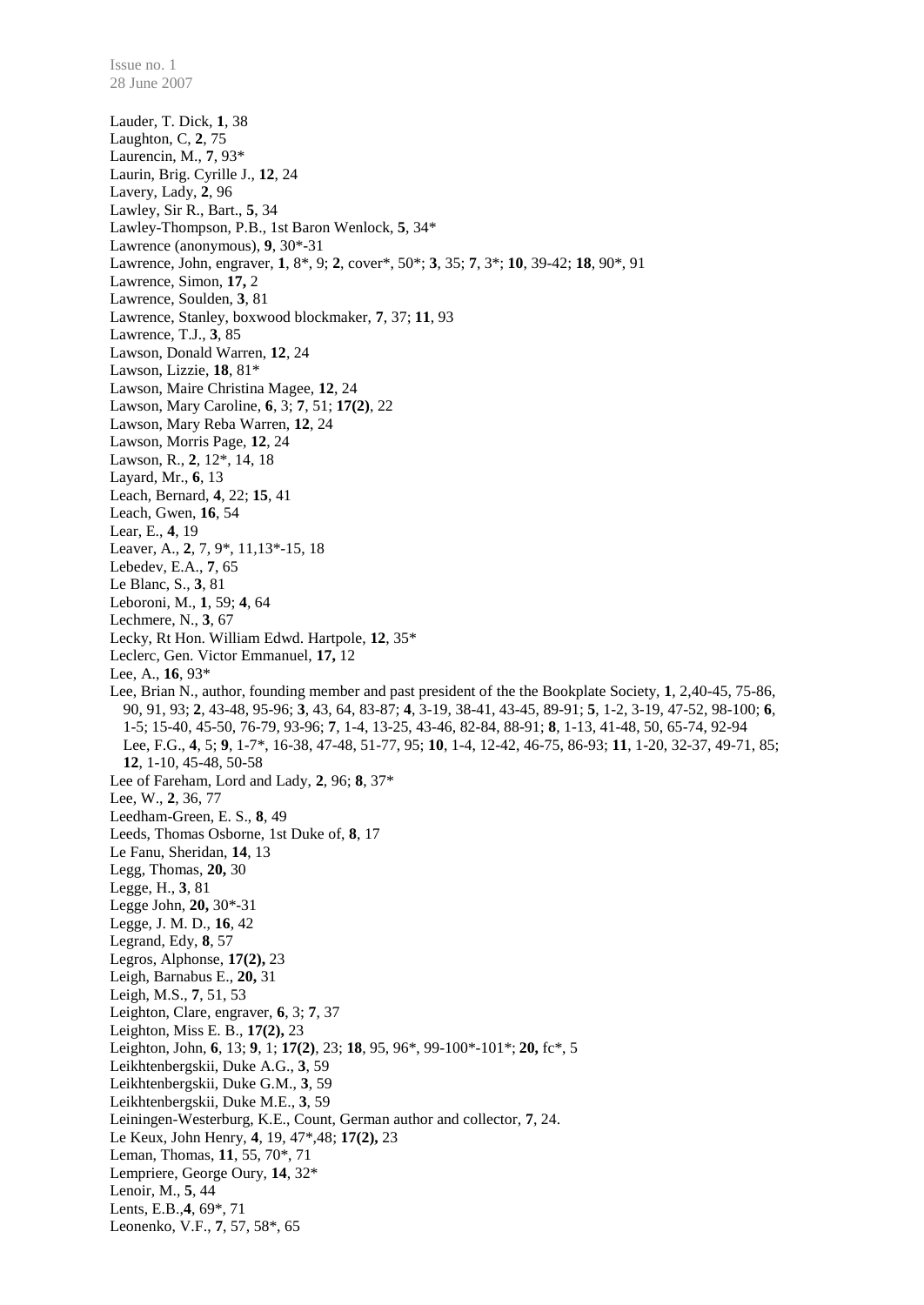28 June 2007 Leopold, Prince, **3**, 92; **10**, 48 Le Quesne, A.L., **6**, 44\* Lermontov, M., **2**, 82 Lescaut, M., **4**, 66 Leskov, N.S., **2**, 82 Leslie, Archibald S., **17(2),** 24 Leslie, J. F., **13**, 66\* Leslie, Sarah, **19(2)**, 44 Lethaby, William Richard, **17(2)**, 24 Letton, T., **16**, 28 Leuchtenberg, Dukes of, **17**, 17, 19 Leuchtenberg, Maria Duchess of, **17**, 17, 18\* Lever, Sir Ashton, **10**, 57 Levetus, Celia, **6**, 4; **17(2)**, 25 Levien, Francis, **10**, 21\*, 29 Levy, Shelagh, **8**, 74 Lewandowski, R., **4**, 63-65\* Lewenhaupt, A., **3**, 25\*, 26 Lewis, James Cyril, **12**, 24 Lewis, John, **14**, 8\* Leycester, Joseph Hugh, **13**, 70, 71\* Leycester, Judith, **13**, 71 Leyel, Hilda, **12**, 38, 39\* *Library, The*, **14**, 12\*, 13, 16 Library Association, **14**, 18, 19\*, 27 Liesler, J., **1**, 64 Lifford, Lord, **3**, 77 Ligonier, J., **2**, 36 Lilien, Ephraim, **10**, 8 Lilien, E.M., **2**, 51; **4**, 73-81 Lilien, H., **4**, 76, 78-81 Lilien, O.M., **2**, 49, 51-60; **4**, 73-81 Lillingston, Cecil, **9**, 73\*, 75 Limbird, John, **15**, 68\*, 69 Limburg, J., **4**, 80 Linacre, T., **4**, 61 Lincoln, P.W., **4**, 56, 59 Lind, **2**, 36 Lindegren, A., **3**, 26, 27\*, 92 Lindley, Lord, **3**, 66 Lindley, Harold Walton, **12**, 67\*, 68 Lindley, Michael Burgoyne, **12**, 69\* Lindsay, Gen. Sir Alexander, **18**, 36\*-37\* Lindsay, Sir Lionel Arthur, **17(2)**, 25 Lindsay, L.C.C, **8**, 8 Lindsay, Norman, illustrator, **8**, 85 Lindsey, Hannah, **8**, 93, 94 Lindsey, Robert, **8**, 92 Lindsey, Theophilus, **8**, 92-94\* Links, J. G., **4**, 92 Links, Mrs Mary, **10**, 18 Linn, Mabel, **1**, 4\*; **8**, 12 Linton, William James, **4**, 7; **17(2)**, 25 Lipona, Countess of, **17,** 15, 16\* Lippoczy, N., **1**, 60\*, 62\* Lipskerov, K., **4**, 67, 68 Lisle, J.W., **6**, 3 Lissmann, K., **3**, 8\*, 14 Lister, Fanny Dove Hamel, **17(2),** 25 Liston, L, **9**, 19 Liszt, F., **6**, 58, 61 Litle, Marian G.B., **6**, 74 Littauer, R., **1**, 23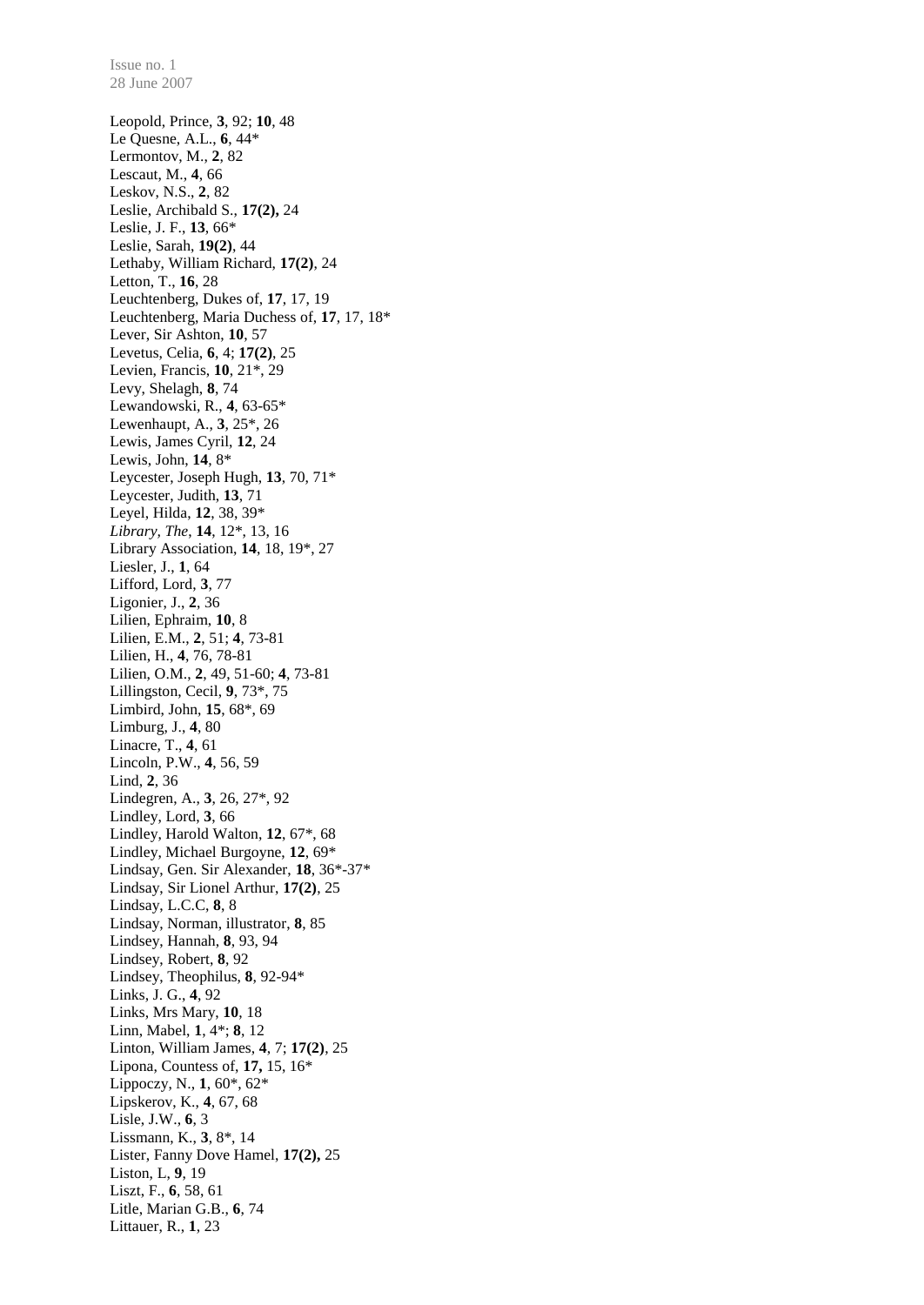Little, Neil, **15**, 83\*, 87 Little Tim and the Brave Sea Captain, **14**, 13 Littleton, E., **3**, 77 Litton, Thomas, **10**, 66\*, 67 Livadiia, **3**, 64 Liverpool, City of, **20(2)**, 23 Liverpool Institute, **16**, 45 Liverpool Library & Art Gallery, **11**, 89 Livingston, A., **5**, 11, 12 Livingston, Isabel, **13**, 17 Lizars, Edinburgh engravers, **2**, 62\*, 67 Lloyd, Francis, **15**, 71, 73\* Lloyd, J., **4**, 44 Lloyd, W., **16**, 45 Lloyd, Major Sir William, **18**, 33-34\* Lluirat, F., **10**, 95 Lobanov-Rostovskii, A.B., **3**, 52 Lock, Bart., **11**, 54 Locke, G., **8**, 88 Locker, Frederick (Locker-Lampson), **6**, 11; **10**, 69 Locker, Capt. Wm., **10**, 67\*, 68, 69 Locker-Lampson, Bianca, **10**, 68\*, 69 Lockington, J., **15**, 63 Lodge, John, **14**, 3 Lodoidamba, Ch., **7**, 81 Loftie, Rev. William John, **17(2),** 25 Loftus, Robert G., **12**, 24 Loggan, David, engraver, **6**, 3 Lomaka, V.V., **7**, 50\*, 67 Lomakin, G. Ia., **6**, 54, 58, 64 Lombard, Major Roger Edward Fitzgerald, **19,** 27 Lometsch, F.,**4**, 87 Lometsch, K., **4**, 82\*, 86 London County Council, **3**, 34\*, 38-40\*, 41 London Orphan School, **19,** 11\*, 27 Long, Bartholomew, **10**, 81 Long, Walter, **5**, 73; **6**, 85 Loparev, Kh., **6**, 61, 64 Lopata, V.I., **7**, 59, 64\*, 67 Loring, E., **5**, 8\*, 9 Loring, G., **5**, 8\*, 9 Lorraine, Sir Percy, **15**, 95 Loudon, John Claudius, **12**, 31 Louis, Rev. H. B., **14**, 36\*, 37; **15**, 95; **16**, 42 Louis, Sir Thomas, **14**, 35 Louys, P., **8**, 81 Lovejoy, Frank W., **13**, 11, 19, 22\* Lovett, Sir Jonathan Bart, **11**, 54, 12, 2\*, 3 Lovett, Verney, **12**, 2\*, 3, 4 Lovor, G., **7**, 81 Low, Mabel, **15**, 14, 17 Low, Roger Vincent, **11**, 72\*, 79 Lowe, Ian, Lowe, Ian, **5**, 12, 19; **9**, 8-15 Lowe, John, **17,** 42 Lowenhaupt, Warren H., **20(2)**, 6\*, 23 Lowery, Philip & Angela, **12**, 81 Lucas, John Seymour, **17(2),** 25 Ludkin, Robert, **20(2),** 22\*, 23 Lundquist, O., **3**, 28 Luppov, S.P., **6**, 53 Lushington, G.: see Coleridge, G. Lussier, Raymonde & Jacques, **12**, 24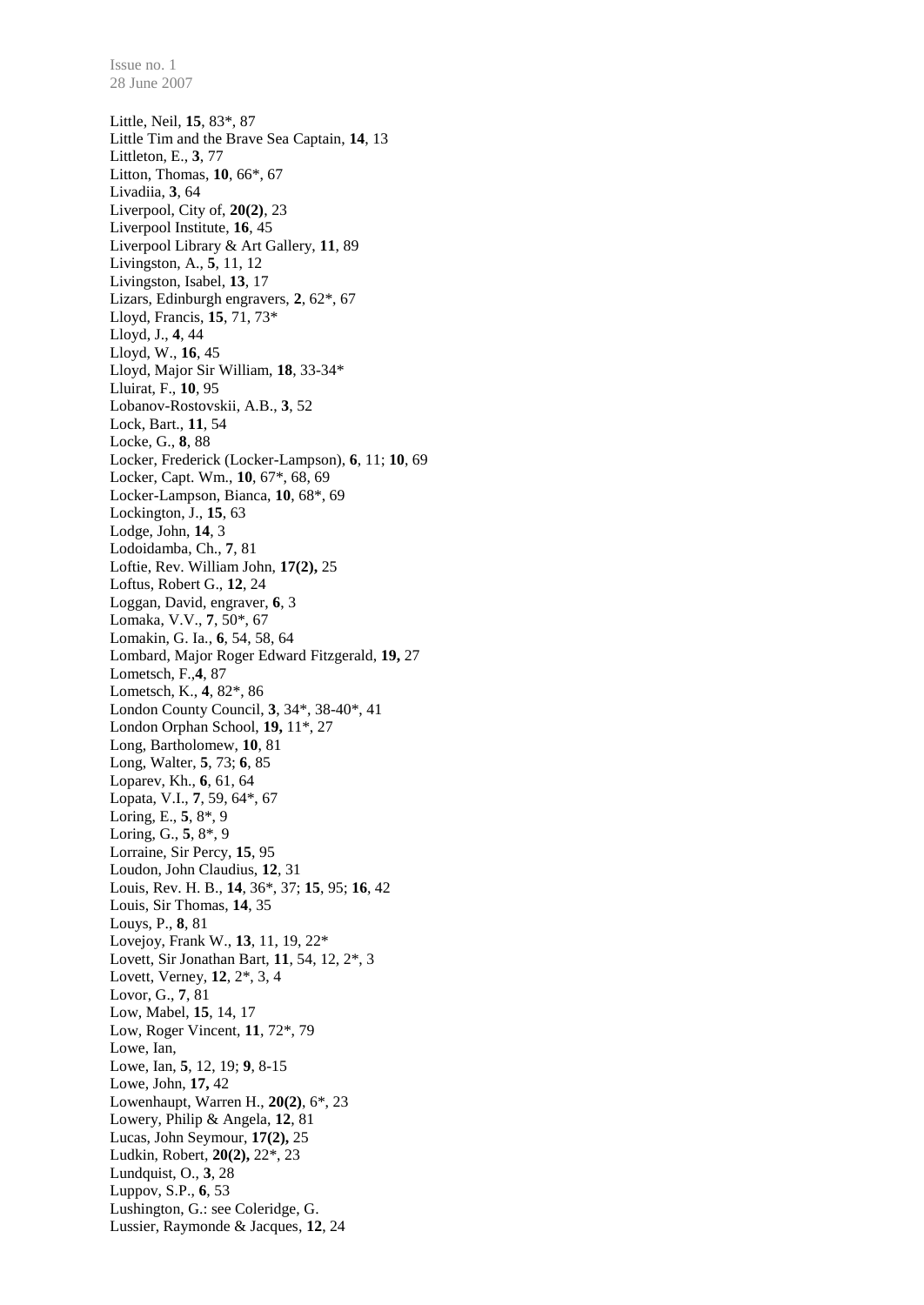Lutyens, Capt. C. H. A., **10**, 37 Lutyens, Sir Edwin, **7**, 5, 8; **10**, 18, 37 Lutyens, Frederick, **10**, 37 Lutyens, Nan (Susannah), **10**, 16, 37 L'vova, N.A., **3**, 35- 37\*, 39-41 \*; **7**, 66\*, 67 LXVII Regiment, **18**, 46\*, 47 Lygon, Henry, **8**, 8 Lyndhurst, Lord, **3**, 76 Lyne, Joseph Leycester, 'Father Ignatius', **3**, 84 Lyons, Lord, **14**, 39\* Lyons, Edward, Irish engraver, **11**, 54 Lyons, Sir E., Bart., Admiral, **8**, 25, 26 Lysaght, Lord Lisle, **2**, 36 Lysons, S., **7**, 23\*, 24 Lyttleton, E. Lord, **3**, 66, 77 Lytton, Earl of, **1**, 12\* M, R., **20,** 34, 35\* McCall, George Henry, **17(2)**, 25 MacCarthy, Mor, **14**, 92\*, 93, 94 Macartney, George, Earl of, **8**, 27\*, 28 Macaulay, D., **6**, 74 Macauley, Lord, **4**, 17 Macauley, Z., **4**, 17 McBain of McBain, Hughston, **12**, 24 Macclesfield, Lord, **3**, 78, 81 McClure, John D., **6**, 74 McColgan, John, **12**, 24 McCormack, Monsignor Alan Robert, **12**, 21**\*** McCulloch, Francis G. A., **12**, 24 McCullough, W.D.H., **8**, 58\*, 61 McDermott, Hiroko & Joseph P. **12**, 93\* Macdonald, Arthur N., **1**, 11\*, 13, 32; **4**,49; **18**, 62 MacDonald, Duncan, **8**, 58\*, 61, 63 Macdonald, Frances, **13**, 3 Macdonald, Gen. Francesco, **17,** 15 Macdonald, George, **16**, 28\*, 29 Macdonald, J. Ramsay, **5**, 13, 14 Macdonald, L., **1**, 23 Macdonald, Margaret, **13**, 3 Macdonald, R. H., **16**, 42 MacDonald Stewart Library, **12**, 29 Macdonald, Thomas Nelson, **18**, 62 Macdonough, Mor, **14**, 94 MacDougall, Angus Andrew Laird, **12**, 24 M'Dowall, **2**, 36 McEachran, Col. Frank F., **12**, 24 McEwen, David Fraser, **20(2)**, 22\*, 23 Macfall, Chambers Haldane Cooke, **17(2),** 26 Macfall, Haldane, **6**, 4; **15**, 7 McFall, J.J., **8**, 76 MacFarlane, **2**, 36 MacFarlane, W., **2**, 62\*, 67, 72 MacGillivray, George Brown, **12**, 24 McGoldrick, L., **7**, 28 McGreal, E. Y., **7**, 30 MacGregor, C. R., **8**, 69, 70\*, 73 MacGregor, Malcolm and Cecilia, **14**, 94 McHardy, W. D., **1**, 60\* McIlraith, F., **8**, 84\*, 88 Macintyre, James, **17(2),** 26 Maciver, Alan, **15**, 82\*, 87 Maciver, Edith, **15**, 83\*, 87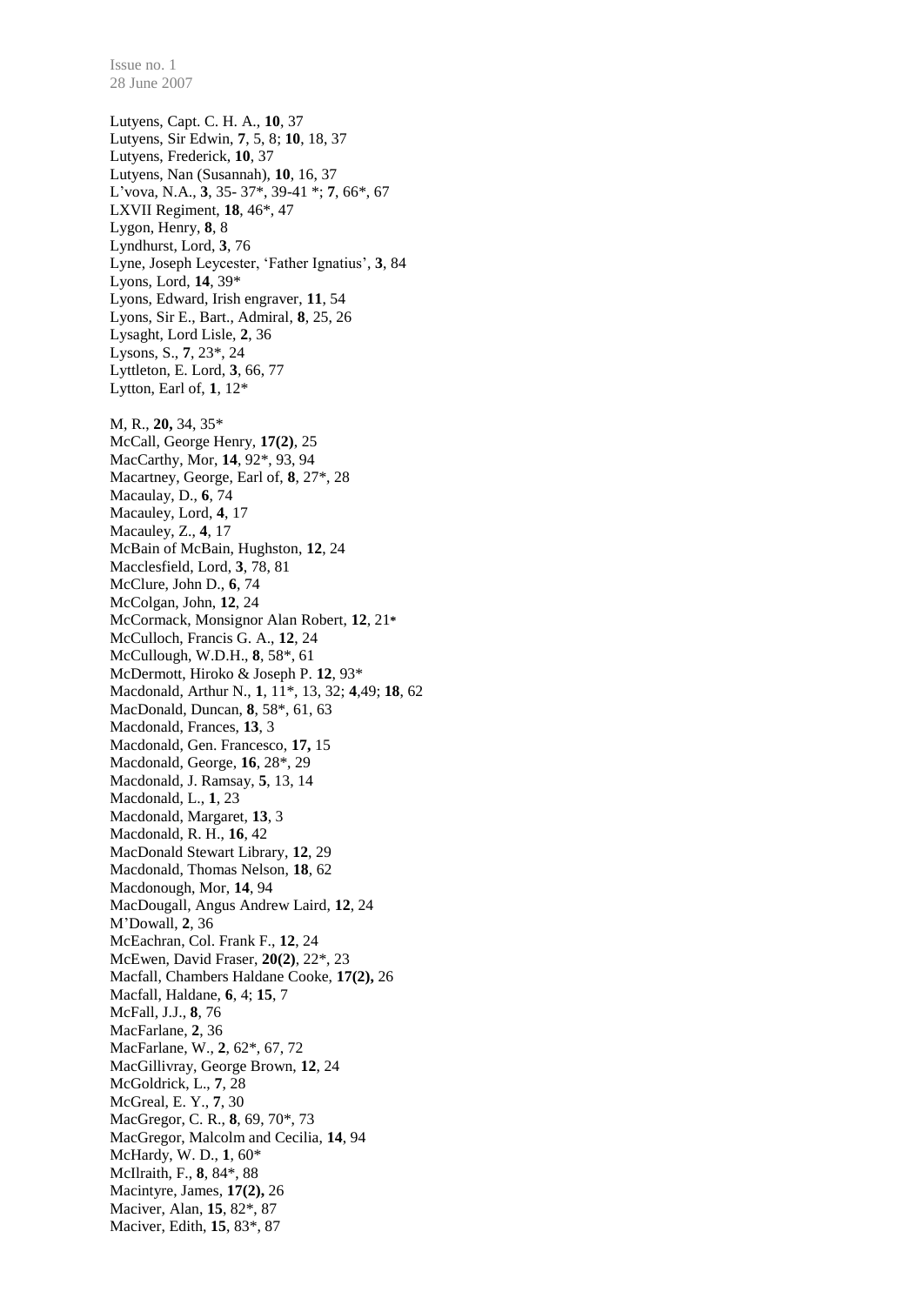MacKechnie, M. H., **5**, 10\*-12 McKee, R. W., **16**, 42 McKenzie, D. F., **6**, 40 MacKenzie, I. J. W., **8**, 46 Mackenzie, Stanley, **20(2),** 23, 24\*, 25 McKenzie & Co., **9**, 65\*, 67, 69 McKibben, R. Norman, **18**, 16 McKillop, A., **2**, 45 MacKinnon of Dunakin, Charles, **12**, 24 MacKinnon of Dunakin, Fhionna-Vivienne, **12**, 24 MacKinnon of Dunakin, Iona, **12**, 24 MacKintosh, **2**, 36 Mackintosh, Charles Rennie, **13**, 4 Mackley, Caroline, **19(2),** 30\*-31, 45 Mackley, George, **19(2),** 27-40 Macklin, Margaret, **6**, 80\*-81 McLachlan, Alex, **13**, 74, 75\* Maclagan, W. D., Archbishop, **5**, 26 MacLean, Angus, **8**, 72\*, 72 MacLean, Donald, **8**, 73 Maclean, Kaid Sir Harry, **11**, 42 MacLean, Heather, **8**, 73 McLean, Dr James William, **12**, 24 MacLean, June, **8**, 72\*, 73 McLean, R., **1**, 85 MacLeay, A., **2**, 36 McLeish, A., **3**, 32 MacLelland, R.J. R., **12**, 24 Maclennan, Lord Kircubright, **2**, 36 MacLeod, **2**, 36 MacLeod, John, **20(2),** 35-37\*-38 Macleod, Norman, **18**, 22, 23\*, 24-25\* MacLysaght, E., **1**, 73 MacMahon, Alessandro Magri, **17,** 7 MacManus, Seumas, **8**, 77 McMillan, A. K., **16**, 42 McMillan, David, **13**, 73\* Macmillan, H., 1st Earl of Stockton, **8**, 14 McMillan, William, **13**, 12, 15, 21, 29\* McMurdo, William Montagu Scott, **20(2),** 46\* McMurray, J., **2**, 45 Macmyn, David, **13**, 8, 14, 15\*, 24 Macnab, Iain, **19(2),** 28 MacNair, Herbert, **13**, 4 McNair, J. B., **16**, 42 Macnani, L., **1**, 60\* McNicholl, R. R., **16**, 42 MacPherson, A., **2**, 36 Macpherson, Archibald Cameron, **12**, 24 Macpherson, Bruce Douglas, **12**, 15, 24 Macpherson, Cameron, **12**, 24 Macpherson, Duncan Park, **12**, 15, 26 Macpherson, Eoin, **12**, 26 Macpherson, Gordon, **12**, 11, 12, 13, 14\*, 15-29; **14**, 89 Macpherson, Gwyneth, **12**, 79\* Macpherson, Hugh, **12**, 26 Macpherson, Hume, **12**, 26 Macpherson Prof. John Alexander, **12**, 26 Macpherson, J. Harvey, **12**, 26 Macpherson, Sir John Stewart, **12**, 26 Macpherson, Lloyd Campbell, **12**, 26 Macpherson, Michael Alastair, **12**, 18, 19\* Macpherson, Munroe, **12**, 26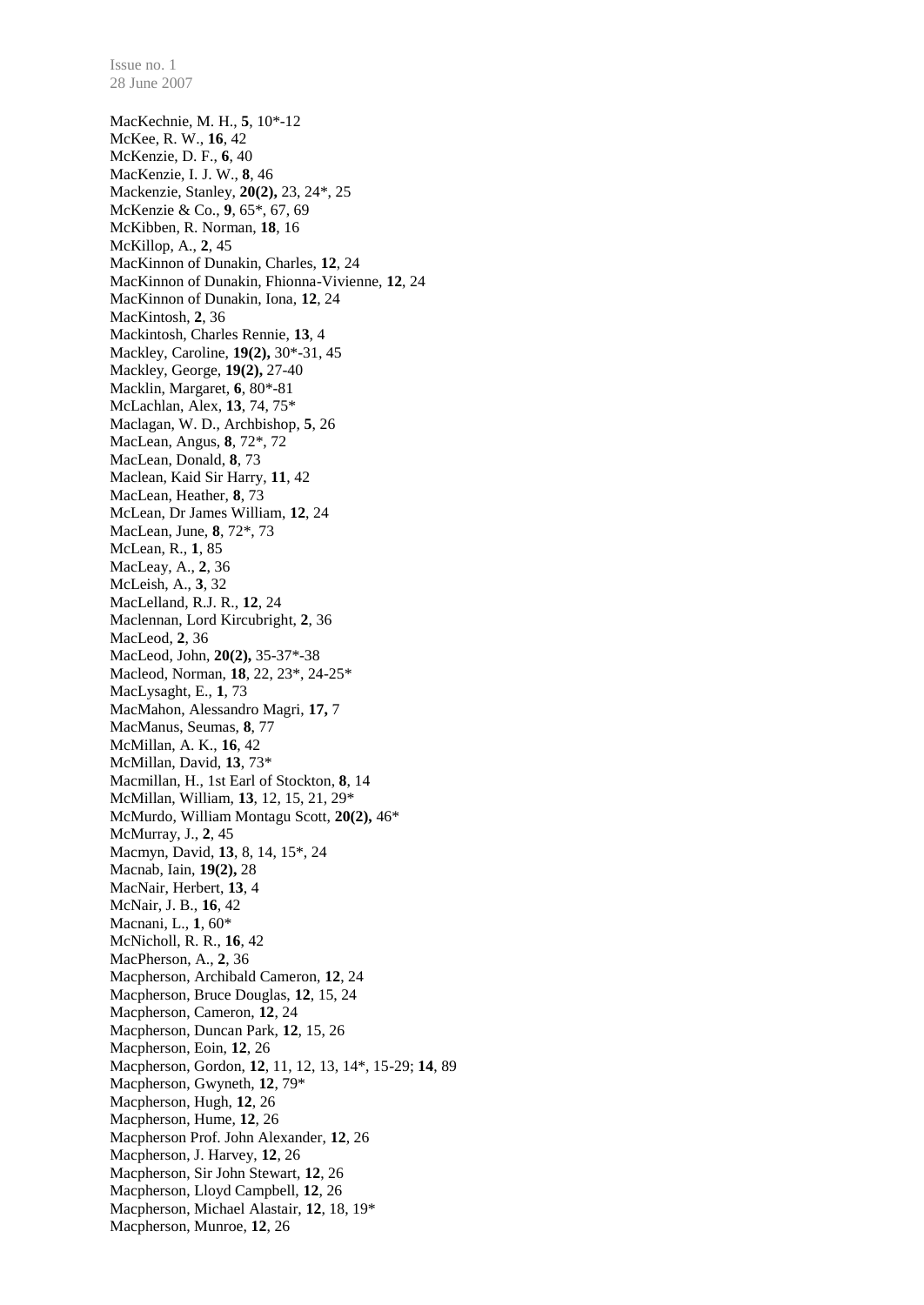Macpherson, Nancy, **12**, 26 Macpherson, Pam, **12**, 26 Macpherson, Roderick Gordon Murdoch, **12**, 26 Macpherson, R. T. S., **12**, 26 Macpherson, Ronald William Grant, **12**, 26 Macpherson of Cluny, Alan D., **12**, 24 Macpherson of Cluny, Nancy, **12**, 24 Macpherson of Cluny, Sir William Alan, **12**, 15, 17\*\*24 Macpherson of Drumochter, Lord, **12**, 26 Macpherson of Drumochter, Thomas & Lucy, **12**, 13\*, 15 Macpherson of Pitmain, Lt Col. A. K., **12**, 24 M. of P. Alastair **12**, 24 Madden, Rev. Samuel, **9**, 53, 55, 61 Maekawa, Senpan, **4**, 24; **15**, 47 Maguire, Rose, **8**, 12 Mahoney, Mrs., **13**, 43 Maiano, G., **4**, 61 Maitland, A., **2**, 36 Maitland, M.S., **2**, 36 Maittaire, M., **6**, 29 Majendie (anonymous), **11**, 56; **12**, 4\*, 5 Makedonskaia, E.I., **2**, 75-87; **4**, 50, 61-72; **6**, 50-68; **9**, 78-88 Malec, A., **1**, 68 Maleckiene, S-D., **7**, 67 Malim, J.J., **5**, 10\*-12 Maling, P. B., **4**, 91 Mallowan, Sir Max, **13**, 85 Manastyrskyj, I. V., **4**, 52, 59 Manchester New Circulating Library, **14**, 4\*, 5 Mancroft, Lord, **20(2),** 25\* Maney, W. S., **4**, 50 Manners, Lady Robert, **5**, 59; **6**, 90 Manners, Baron, **5**, 59; **6**, 90 Manners, Sir T., **5**, 59, 88; **6**, 90\* Manners-Sutton, H.W.F., **18**, 14\*, 16 Manning, J., **3**, 81 Manning, W., **2**, 36 Mansfield, William Rose (1st Baron Sandhurst), **18**, 42\* Mant, I. B., **20,** 31\* Mant, Richard, **20,** 31-32\* Mantero, Gianni, Italian collector, **1**, 14\*; **3**, 47; **4**, 63; **7**, 47; **11**, 23 Mapletoft, R., **6**, 45 Marangoni, Tranquillo, **1**, 60\*, 61; **7**, 47; **11**, 21-27 Marceau, M., **2**, 77 Marchmont, Earl of: see Hume, P. Mare, W. de la, **4**, 40 Margetson, William Henry, **17(2)**, 26 Markalous, P., **4**, 84 Markby, **2**, 36 Markham, Sir Clements, **20(2),** 54-55\* Margo, Don, **5**, 48\* Margo, Doris, **5**, 48\* Marie Antoinette, Queen, **6**, 58 Marks, Henry Stacy., **6**, 3, 13; **9**, 3; **17(2)**, 26 Marriott of Whitechurch, **5**, 51 Marryat, C., **5**, 85; **6**, 91 Marryat, F., **5**, 85; **6**, 91 Marryat, J., **5**, 85; **6**, 91 Marryat, John Rudolph, **11**, 80 Marryat, S., **5**, 85; **6**, 91 Marsh, **2**, 36 Marsh, John (?), **17,** 42 Marshall, Henry, **14**, 79, 80\* Marshall, John McMillan, **11**, 80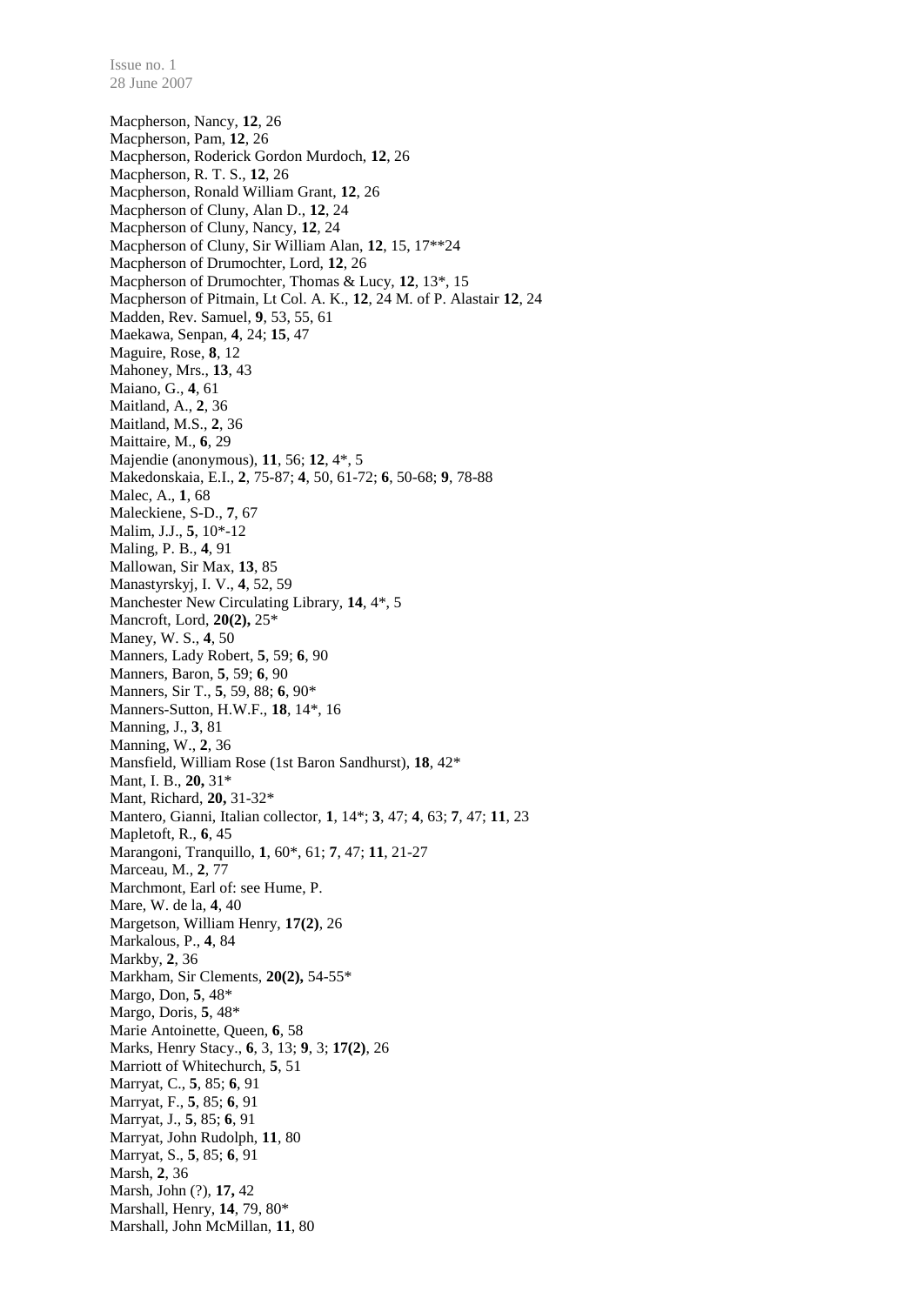Marshall, Julian, collector, **1**, 77, 90; **5**, 50-52; **6**, 13, 30 Marshall, W., **3**, 77 Marten, George, **20(2),** 24\*, 25 Marten, Mary Anna, **20(2),** 26-27\* Martin, C(live) H(aydyn), **19(2),** 40\*, 41; 45 Martin, David, **10**, 52 Martin, E. J., **16**, 45 Martin, Frank, **9**, 4; **10**, 86-89; **18**, 91\*, 92 Martin, Eliza, **7**, 24, 25\* Martin, J., **4**, 5 Martin, Matthew, **13**, 52\* Martin, P., **1**, 23 Martin, R. R., **16**, 42 Martin, Shelagh Jean, **12**, 26 Martin, Sir Thomas Byam, **14**, 43 Martin, W., **2**, 36 Martin, W. S., **12**, 26 Martinek, H., **3**, 10\*, 14 Martsevich, Iu. P., **1**, 95, 96; **4**, 72 Martyn, Ethel King, **17(2),** 26 Martyn, L., **3**, 72, 73 Martyn, N., **4**, 43 Marx, K., **4**, 61 Mary, Princess, **2**, 68 Mary, Queen, **5**, 67, 83; **7**, 19 Mary Ward College of Education, **14**, 24, 26\*, 27 Masereel, Frans, **8**, 83; **13**, 47 Masiutin, V. N., **2**, 50; **7**, 54, 55 Massey, Vincent, **8**, 39 Masters, **16**, 42 Masuoka, R., **4**, 28 Matejko, J., **4**, 74, 75 Matheson, Alexander Duncan, **12**, 24 Matheson, John Ross, **12**, 24 Matheson, Wendy Jane, **12**, 24 Mathews Ltd., Elkin, **5**, 13 Mathieu, M., **2**, 77 Matsubara, H., **4**, 2, 31-37\* Matsubara, K., **4**, 2, 31-37\* Matthew, Tobias, Archbishop, **5**, 21 Matthews, Charles Elkin, **10**, 13, 29, 30\* Matthews, Jeffery, **1**, 8\*, 9, 61; **12**, 45-48 Matthews, Rory, **12**, 45\* Matveeva, N., **2**, 84\*, 86 Maude, C. W., **16**, 42 Maupassant, G. de, **8**, 78 Mauricastrensis, Epis., **8**, 8, 9\* Maurier, George du, **6**, 5 Mauve, T., **1**, 13, 14\* Mavor, Sam, **1**, 10\*; **13**, 12\*, 21 Mavrikievna, E., **3**, 59, 63 Mavros, D.N., **1**, 88\*, 89 Mavros, G., **1**, 89 Mavros, N., **1**, 89 Mawdesley, F.L., **2**, 96 Maxted, Ian, **6**, 47 May, Margery, **6**, 8 May, Margaret, **6**, 8 May, Phil, **15**, 4\*, 5, 7, 15, 16 Mayakovskii, V., **4**, 68 Mayall, E., **16**, 45 Mayer, Dorothy Moulton, **20(2)**, 26 Mayhew, E., **2**, 15, 16\*, 18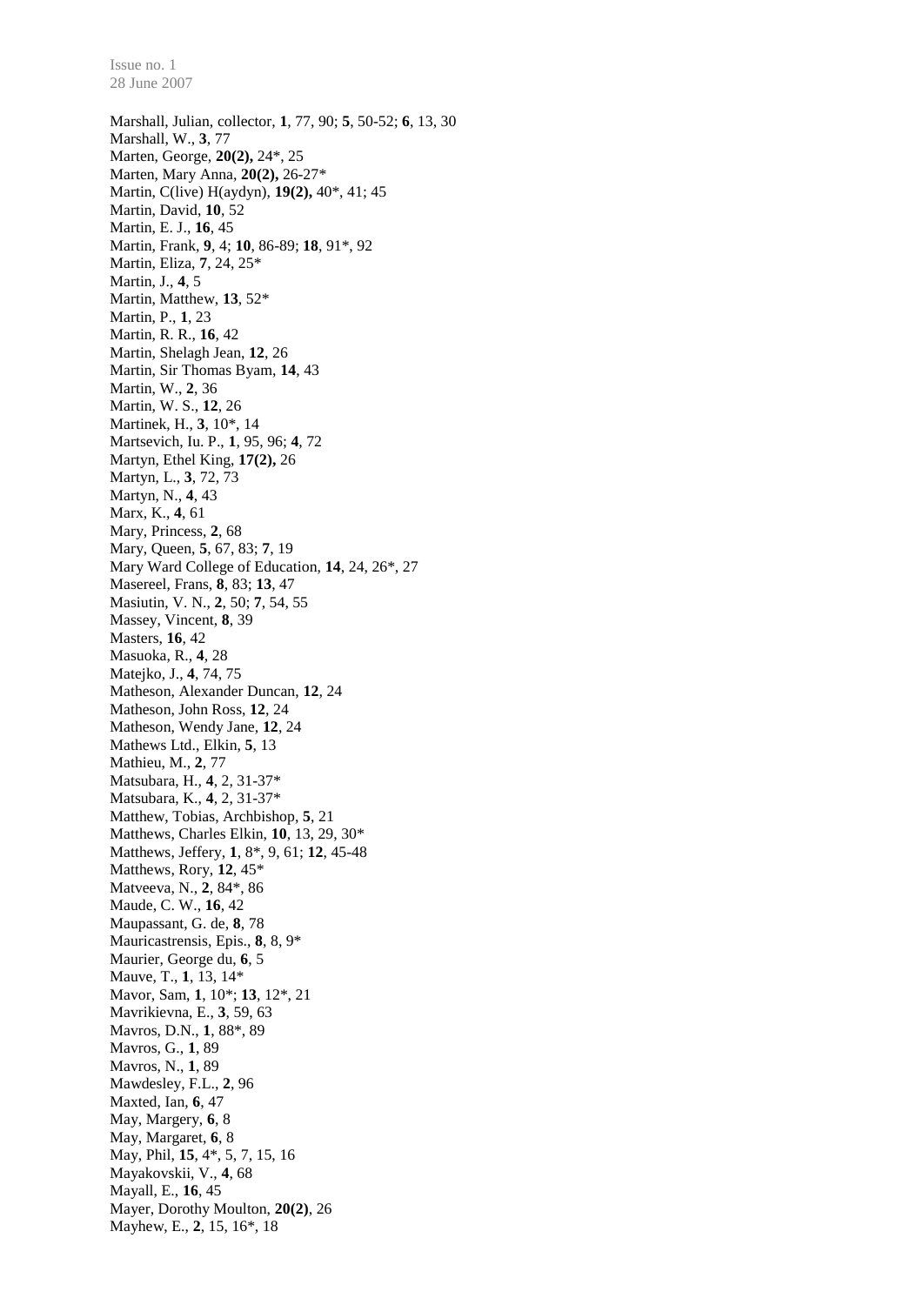Maynard, C. H., **2**, 67 Maynard, R. A., **3**, 31 Mayo, Geraldine Sarah, **17(2)**, 26 Mazeres, G., **1**, 48 Mead, J. S., **16**, 59, 60\*, 61\*, 62\*, 63\* Mead, N., **3**, 73, 74\* Meedy, William Webber, **17(2)**, 27 Meek, Ruth W., **12**,80\* Meklenburg-Strelitskii, Duke G.G., **3**, 63 Meklenburg-Strelitskii, Duke M.G., **3**, 63 Melmoth, Reuben, **20**, 32 Mel'nikova, A.G., **6**, 61 Mendez, Rene Leo, **12**, 89, 90\* Menhinick, Amanda, **13**, 79\* Meninsky, Bernard, **14**, 11, 13 Mentzel, M., **1**, 23 Mercier & Co., **9**, 65\*, 69 Meredith, Richard Edmund, **19**, 27 Merewether, H.A., **3**, 73, 74\* Merlin, Jacques, **7**, 24 Merry, Robert, **11**, 54 Mertens, J., **4**, 76, 80 Mertens, W., **4**, 76, 80 Messer, C., **4**, 75, 80 Messer, T.M., **4**, 85 Metford-Sewell, Michael, **12**, 91\* Metzler, Hansjorg, **11**, 40 Meyer & Son, **14**, 5, 6\* Meyer-Noirel, Germaine, French author and cataloguer, **7**, 49, 92-96; **13**, 46 Miagmar, D., **7**, 81 Miaskovskii, N., **2**, 83 Michael, Karl, **10**, 8 Michaud, E., **2**, 91 Michaud, L., **2**, 91-94\* Michel, R., **2**, 36 Michelino, D. di, **4**, 61, 62 Michell, **20**, 34 Michiels, I., **1**, 55 Micklethwait, L., **2**, 1-2 Micklethwaite, J., **6**, 29 Micklethwaite, Joseph, **6**, 29 Micklethwaite, Thomas, **6**, 29, 30\* Middleton, Sir Charles, **13**, 56\* Middleton, Constance, **6**, 29 Middleton, M., **3**, 45 Middleton, N., **2**, 36 Middleton, Nathaniel, **17**, 1 Middleton, Sir Thomas, **6**, 29 Midland E(ducational) Co., **18**, 83\* Mikhailovich, Aleksei, **3**, 61 Mikhailovich, Alexander, **3**, 62 Mikhailovich, M., **3**, 61 Mikhailovich, N., **3**, 60\*, 61, 64 Mikhailovich, S., **3**, 60\*, 61 Mikhailovna, E., **3**, 63 Mikhailovskaia dacha, **3**, 64 Mill, **20**, 33 Mill, Charles, **20**, 32 Mill, Henry, **20**, 33\* Mill, Hercules, **10**, 83, 85\* Mill, J., 2, 37 Mill, Richard, **20**, 34 Miller, Bertha M., **7**, 37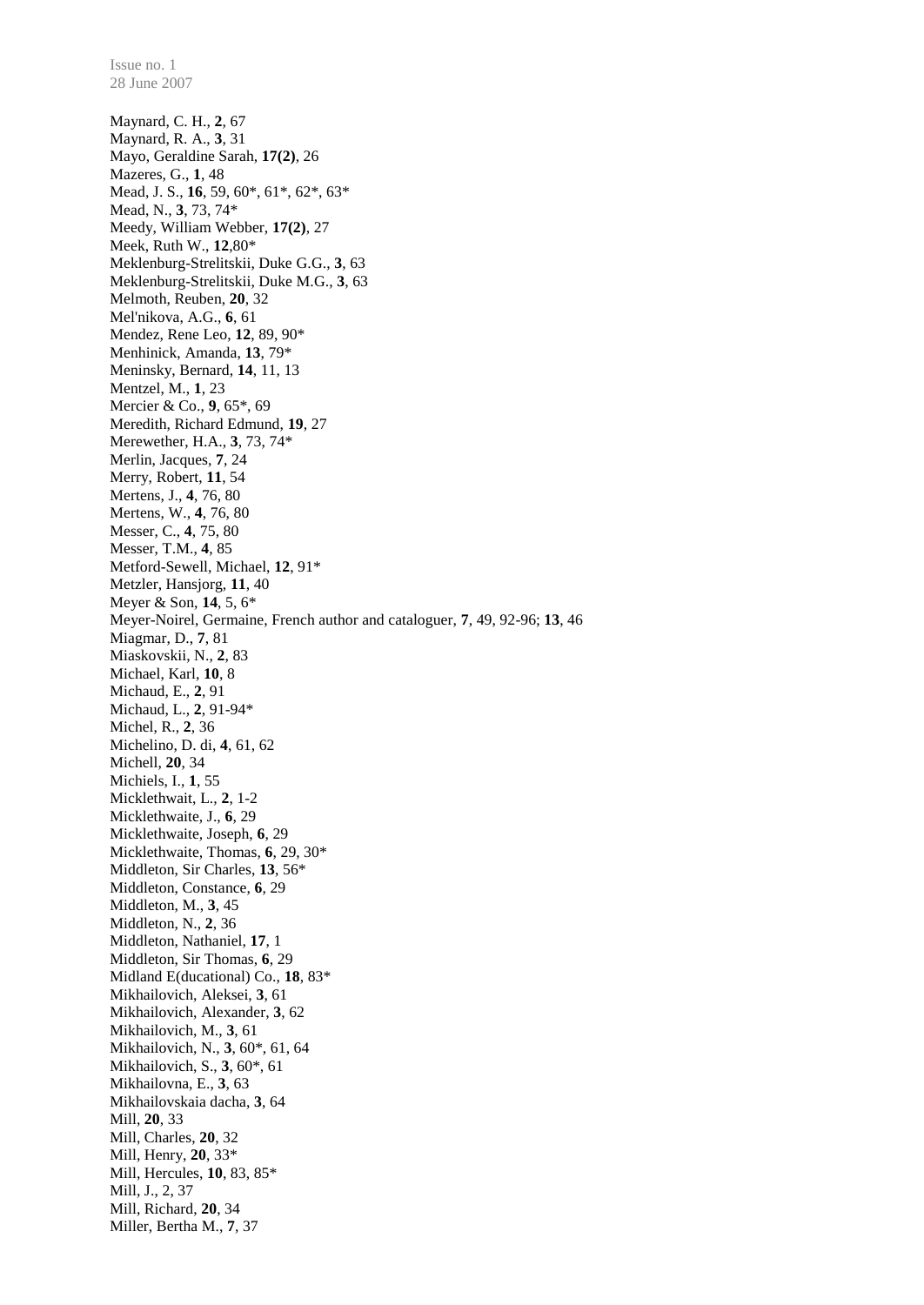28 June 2007 Miller, George William, **13**, 71, 72\* Miller-Miller, N.J., **8**, 58\*, 63 Milligan, D., **2**, 37 Milliken, R., **9**, 69 Milman, Lena, **16**, 96\*(and facing) Milne, Sir A. Berkeley, **14**, 42\*, 43 Milner-White, E., Dean, **5**, 26 Milsom, C.F., **6**, 74 Milsom, E., **6**, 74 Milsted, George Harry, **16**, 4\*, 5 Milton, William, **16**, 23; **19(2)**, 49 Milward, A., **2**, 73\*, 74 Minaev, E.M., **7**, 54 Minchin, Henrietta, **17,** 37 Mindell, Iris, **12**, 79\* Ministry of Exterior, Spain, **11**, 43\* Minto, Baron: see Elliott, G. Missieri, Bruno, **11**, 39 Mitchell, Rev. C., **16**, 45 Mitchell, Catherine, **17,** 40 Mitchell, Edward D., **17(2),** 27 Mitchell, James, **20,** 34 Mitchell, Jessie M., **13**, 13, 26 Mitchell, Ken, **4**, 59 Mitchell, Knight, **20,** 34, 35\* Mitchener, Rt Hon. Roland, **12**, 26 Mitford, J., **1**, 76\*-78 Mitford, W., **1**, 75-77\*, 82 Mitrokhin, D., **1**, 87, 88 Miyashita, T., **4**, 26\*, 27 Modry, V.V., **1**, 52\* Moliere, J.B.P., **4**, 84 Monaghan, John P., **12**, 62\*, 64 Monckton, Viscount, **13**, 92, 93\* Moncrieffe, Sir Iain, Bt., **20,** 50\*, 54-55 Monk, William, **17(2),** 27 Monkham, K., **2**, 46 Monkton, R., **2**, 37 Monoux, Philip, **20,** 34 Monroe, James, **7**(2), cover Monsalvatje, J., Catalan collector, **8**, 95 Monsell, William, **14**, 84\* Montagu, Frederick Conway, **6**, 4; **16**, 66 Montagu, Capt. J(ohn?), **17,** 42\*-43 Montague, G., **2**, 37 Monteath, Lt.-Col. Thomas, **18**, 37-38\* Monteverdi, C., **1**, 86 Montgomery, Jean, **13**, 23, 24\* Moon, Marjorie, **2**, cover\*; **10**, 42 Moor House School, **14**, 24, 27 Moorat, J.S., **8**, 12 Moorat, Lilian, **8**, 12 Moore, A. M., **16**, 42 Moore, Rev. B., **8**, 10\*, 12 Moore, H.D.B.B., **16**, 42 Moore, Marie, **16**, 3, 9 Moore, Millicent Bramley, **17(2),** 27 Moore, Thomas Sturge, poet and wood engraver, **4**, 48; **6**, 4; **15**, 36; **16**, 2-17; **17(2),** 27 Morden, arms of, **5**, 66 More, H., **4**, 17 More, T., **2**, 96; **6**, 66 Morgan, A. B., **16**, 42

Issue no. 1

Morgan, J., **2**, 37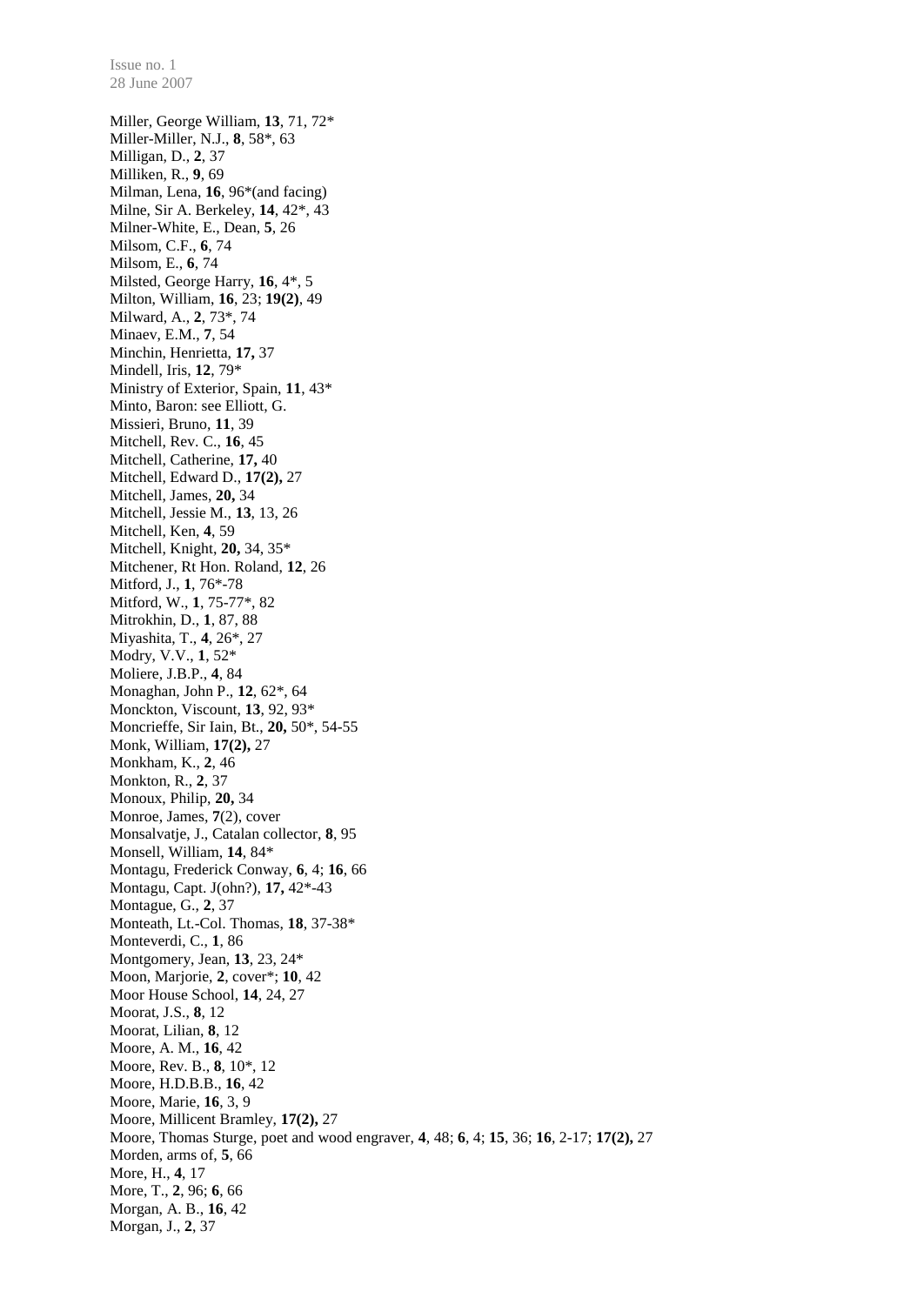Morgner, O.A., **7**, 96\* Moring, Thomas, engraver, **4**, 11,48; **6**, 4; **16**, 57; **18**, 108, 109\* Morits, P.A., **3**, 53 Morley, A.J., **8**, 58\*, 63 Morris, B., 1, 23 Morris, William, **2**, 7, 10; **7**, 7; **8**, 12, 53 Morrish, Grace, **11**, 80\* Mortimer, E., **2**, 7, 10-12\*, 14, 15, 18 Mortimer, G., **2**, 7, 10-12\*, 14, 15, 18 Mortimer, Ian, **7**, 83 Mortlake, Harold, **1**, 28-31; **11**, 86 Moses, M., **2**, 38 Mota Miranda, A. M. da, Portuguese publisher, **7**, 49 Mountague, J., **3**, 81 Mountaine, Anne, **17,** 31 Mountaine, R., **20,** 34, 49\* Mountaine, Richard, engraver, **6**, 4; **11**, 50, 51; **17,** 29; **19(2),** 46-59; **20,** 18\*-49 Mowat, J., **2**, 37 Moyes, Christopher, **14**, 47 Mozart, A., **2**, 82, 83 Mramornyi dvorets, **3**, 64 Munakata, Shiko, **4**, 24; **15**, 45 Muilman, Henry, **7**, 44 Muilman, Mary, **7**, 44, 45\* Muilman, Peter, **7**, 43\*-4& Muilman, Pieter Schout, **7**, 44 Muilman, Richard, **7**, 44, 45\* Münchhausen, A. von, **4**, 75, 81 Münchhausen, B. von, **4**, 76, 79 Munden, Frances, **7**, 24 Mundy, J., **3**, 81 Munnings, A., **4**, 91 Munro, Gen. Sir Hector, **18**, 26\*, 27 Munro, Maj. Gen. Sir Thomas, **18**, 28 Munro, Thomas, **18**, 27\*, 28 Murat, Caroline, **17,** 13\*514\* Murat, de Lestroy d'Auvergne, **17,** 24 Murat, Joachim, **17,** 13, 14\*515\* Murat, 5th Prince (?), **17,** 24, 25\* Murdoch, J. W., **16**, 42 Murger, -, **8**, 78 Murray, Charles Oliver, **17(2),** 28 Murray, Hilda F., **10**, 30, 31\*, 32 Murray, J., **2**, 45 Murray, Keith William, **17(2),** 28 Murray, William Thomas, **11**, 81 Musgrave, J.M.M., **6**, 74 Musgrave, Joseph, **15**, 54\*, 57 Mushet, Robert, **15**, 66\*, 74 Mussett & Co., **17(2),** 28 Mussetts, Heraldic Stationers, **6**, 4; **8**, 39 Mynshall, R., **3**, 67 N., I.T., **8**, 7\*, 8 Naidenko, V.F., **7**, 67 Nakagawa, K., **4**, 22 Nakano, E., **4**, 29, 37 Nakata, Kazuo, **15**, 45 Namhaidjamtso, Dzai-Pondit, **7**, 80 Naper, Mis., **7**, 19, 20\* Naples, King of (Gioacchino Napoleone), **17,** 15\*, 16 Napoleon, Charlotte, **17,** 19 Napoleon, Alexandrine, **17,** 19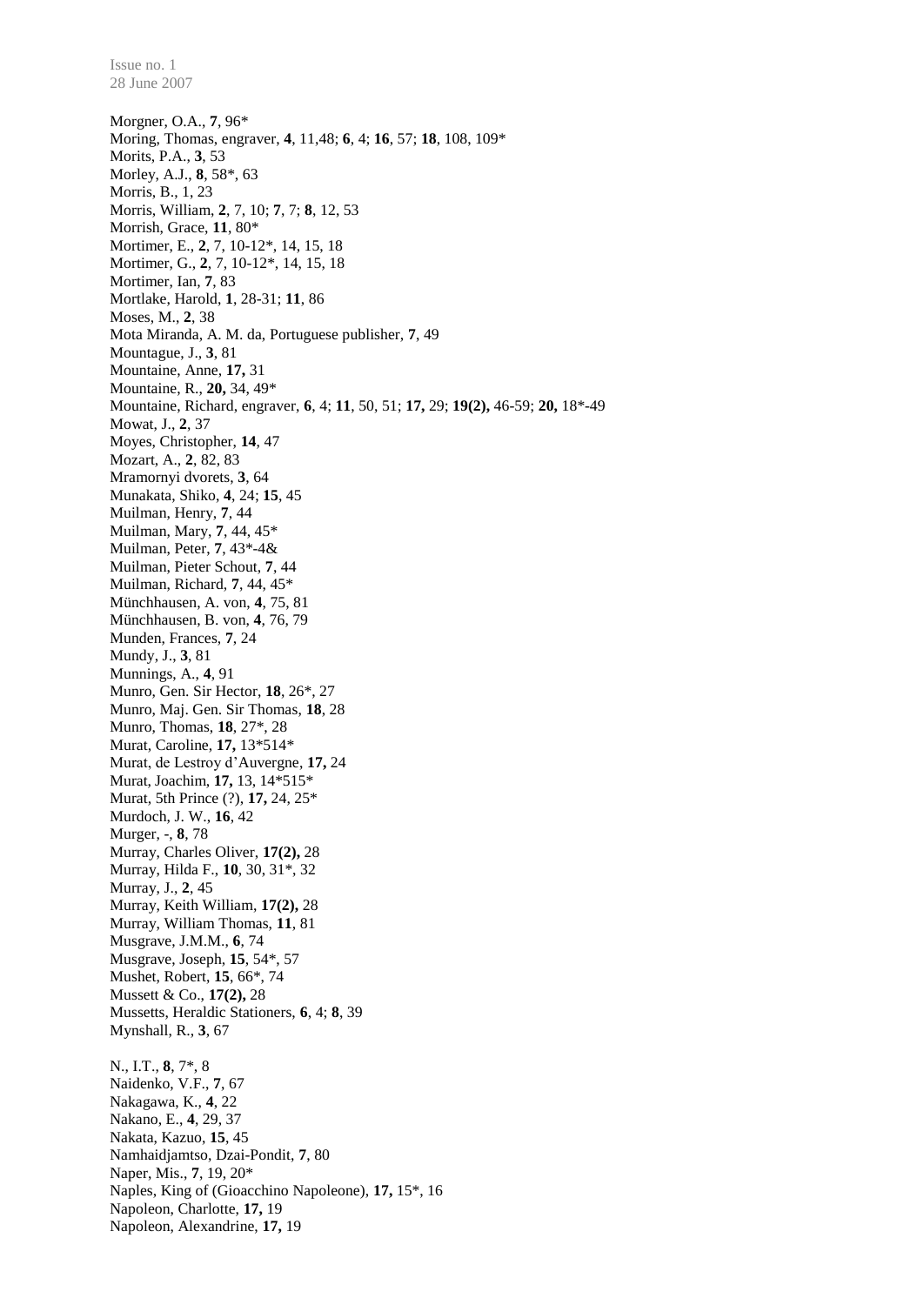Napoleon, Charles Louis, Emperor (as Prince), **17,** fc\*, 20 Napoleon, Charles Lucien (Prince of Canino etc.), **17,** 19, 20\* Napoleon, Christine (Boyer), **17,** 19 Napoleon, Eugene (Prince of Venice etc.), **17,** 16, 17\* Napoleon, Joachim (Rocquencourt), **17,** 24\* Napoleon, Laetitia (Wyse), **17,** 21, 22 Napoleon, Louis Lucien (Bonaparte), **17**, 19, 20\* Napoleon, Lucien (Prince of Canino etc.), **17,** 18\*, 19 Napoleon, Marie (wife of Prince George of Denmark), **17,** 21 Napoleon, Roland, **17,** 21, 22\* Napoleon III, **14**, 62\*, 63; (gift plate), **17,** 20, 21\* Narbon, N., **5**, 61 Nares, G., **3**, 68, 73, 78 Nascher, B., **4**, 77, 81 Nash, John, **13**, 63 Nash, Margaret, **15**, 96 Nash, Paul, **1**, 29; **2**, 1-18\*; **3**, 29, 31; **6**, 3; **8**, 53; **15**, 96 Nathansohn, J., **4**, 76, 81 Natsume, S., **4**, 21; **15**, 40 Navarra, E., **1**, 12\* Nayler, Sir G., **8**, 20\*, 21,31 Neale, P., **2**, 37 Neame, Sir P., **8**, 39, 40 Neave, R., **2**, 37 Nechwatal, N., **3**, 47-48 Nelson, Harold, Nelson, Harold Edward Hughes, artist, **6**, 4; **12**, 13; **17(2),** 28 Nelson, Horatio, **5**, 71, 72, 82; **6**, 91; **13**, 61 Nelson, H. Viscount, **5**, 72; **6**, 91 Nelson, W., **5**, 72; **6**, 91 Nesfield, Anne A., **16**, 55\*, 56 Neubauer, G., **2**, 77 Neumann, Karl, **10**, 8 Neumann, Dr Rud., **10**, 9\* Neureiter, M., **3**, 2 Neville, William Warwick, **13**, 67, 68\* New, Edmund Hort, artist, **2**, 95; **6**, 3; **17(2)**, 29 Newbery, **15**, 74 Newbery, Francis, **13**, 3, 7, 64 Newbolt, Sir Francis George, **17(2),** Newbolt, H., **7**, 11 Newbolt, John Monk, **20,** 36 Newdigate, J., **3**, 67 Newill, M., **2**, 95 Newman, Henry, Cardinal, **7**, 5, 7, 8 Newman, R., **2**, 37 Newnham, Anthony, **14**, 16, 27 Newnham, Nathaniel, **20,** 36\*-37 Newnham, Thomas, **20,** 36-37 Newson, J., **4**, 40 Newton, J. M., **16**, 93\* Newton, John, **5**, 21 Niam, D., **7**, 81 Nicholas I, Emperor, **3**, 54-56\* Nicholas II, Tsar, **3**, 52, 54, 55,61,64 Nicholas, E., **5**, 65; **6**, 91\* Nicholls, **2**, 34 Nichols, B., **3**, 32 Nichols, Travis Allen, **9**, facing p. 48\* Nicholson, Commander Leonard H., **12**, 29 Nicholson, Mary Anne, **12**, 29 Nicholson, Sir W., **6**, 4 Nicholson, William, **4**, 48; **15**, 1, 2\*-i7; 16, 5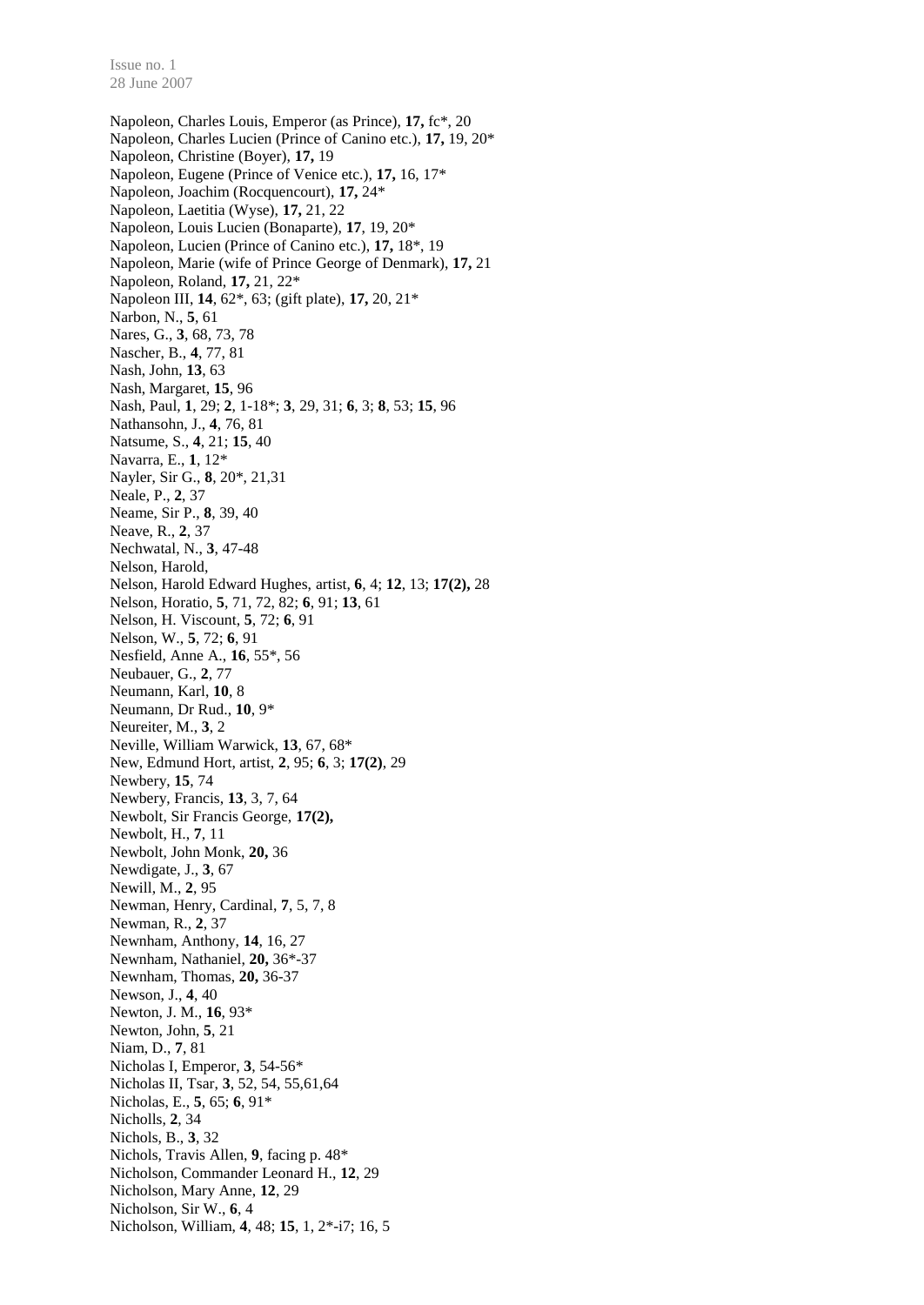Niedballa (Engraver), **13**, 85, 92 Nightingale, Charles Thrupp, **2**, 23; **17(2)**, 30 Nightingale, Florence, **4**, 3; **8**, 38 Nikolaevich, A., **3**, 62, 63 Nikolaevich, K., **3**, 57 Nikolaevich, M., **3**, 57, 64 Nikolaevich, Nik., **3**, 61 Nikolaevich, Nik. starshii, **3**, 57 Nikolaevich, P., **3**, 61 Nikolaevna, Alexandra, **3**, 57 Nikolaevna, Anastasia, **3**, 62 Nikolaevna, Maria, **3**, 56, 62 Nikolaevna, Olga, **3**, 57, 62 Nikolaevna, Sofia, **3**, 61 Nikolaevna, Tatiana, **3**, 62 Nippon Ex Libris Society, **11**, 87; **12**, 94; **15**, 45 Nisbet, R., **2**, 37 Nishida, T., **4**, 37 Nixon, John Forbes, **17(2)**, 30 Noad, Timothy Martin, **18**, 52\*-56 Noel, Caroline, **13**, 56 Noel, Sir Gerard, **13**, 56 Noma, S., **4**, 29 Nordin-Petersson, B.S., **3**, 18, 21, 22 Nordon, P., **1**, 71, 72 Norfolk, Dukes of, **2**, 63; **5**, 53, 58, 59; **8**, 26 Norman, Anna, **9**, 18\*, 19 Norquoy, L.M., **4**, 7 North, Hon. Ann, **6**, 16 North, Hon. Audrey, **6**, 16, 17\* North, Frederick, 5th Earl of Guildford, **8**, 31 Northbourne, Sir Walter C.J., 1st Baron, **7**, 16 Northbourne, Walter, 3d Baron, **7**, 16 Northbourne, Gwenllian, Baroness, **7**, 16 Northbrook, Earl of: see Baring, T. G. Northesk, Earl of, **14**, 33\* Northey, William, **12**, 5 Northumberland, Dukes of, **7**, 46; **8**, 93 Notcutt, Deborah, **10**, 78, 81 Notcutt, Thomas F(oster), **10**, 80\*, 81 Nott, F., **3**, 66, 81 Novak, **2**, 83 Novo-Mikhailovskii dvorets, **3**, 64 Novy, F., **4**, 86 Nunn, Norman A., **12**, 23, 27\*, 29 Nutt, Dorothy, **17,** 35 Oatfield, J., **16**, 45 Obraztsova, E. V., **2**, 82 O'Brien, Hon. Mr, **10**, 17, 18 O'Brien, Hon. Mrs, **10**, 16, 17 O'Brien, A. H., **14**, 79 O'Brien, C., **2**, 37 O'Brien, Constance, **14**, 80\*, 81 O'Brien, Florence, **14**, 81 O'Brien, Kathleen, **14**, 81 O'Brien, Mildred C., **14**, 81 O'Brien, Robert & Florence Vere, **14**, 73, 81, 82\* O'Brien, Thomas Henry, **9**, 75, 77\* Observer Ximenes Prize, The, **1**, 23 Occhipinti, **1**, 55 Ochs, K., **10**, 95 Ochs, Siegfried, **10**, 95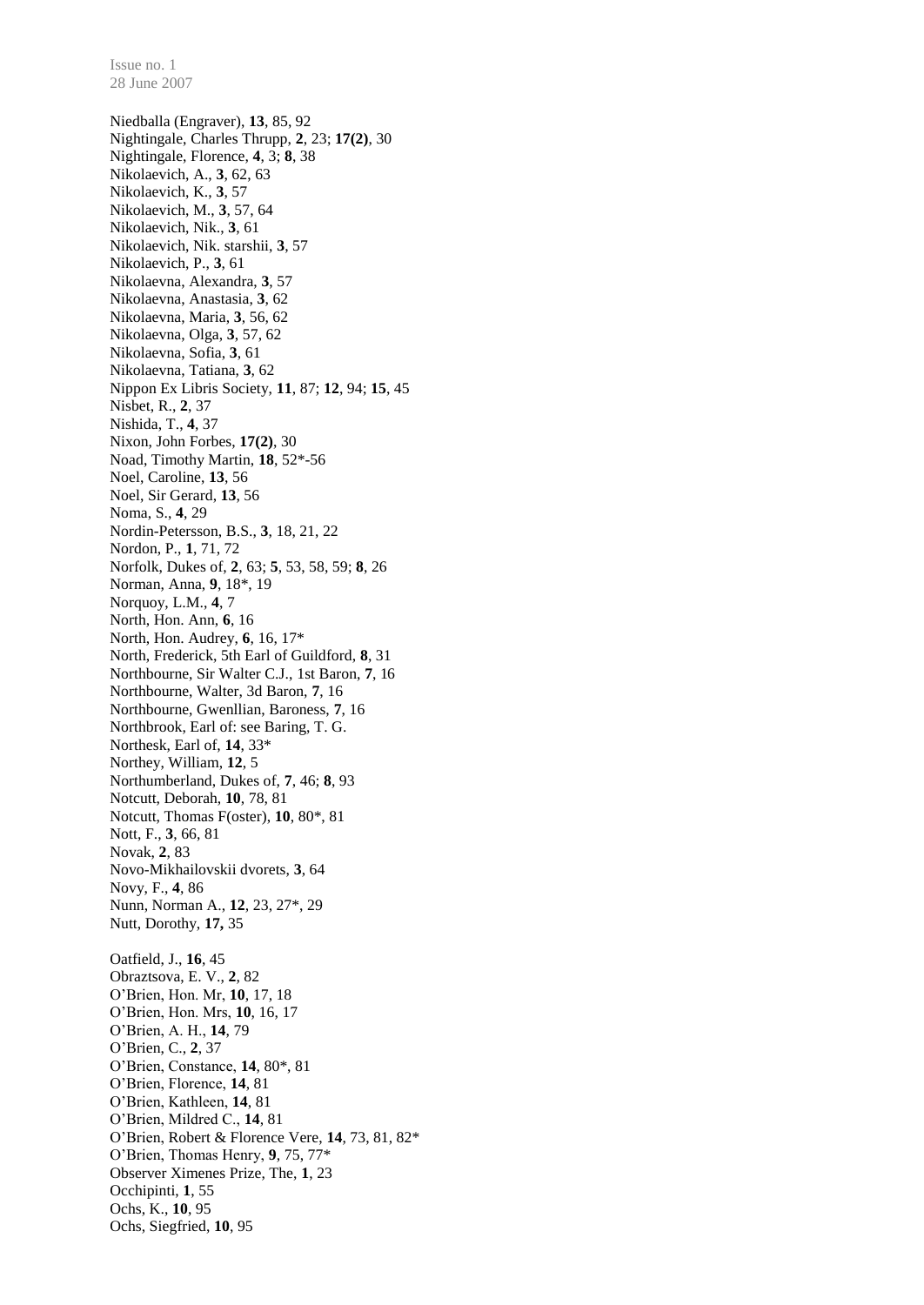28 June 2007 Oda, Kazumaru, **15**, 43 Odeh [Nash], M., **2**, 3, 6, 15 Odenkirk, Marie, **19,** 32\* O'Donoghue, F., **1**, 82 O'Donovan, **2**, 37 Oeri, A., **5**, 46 Ogle, R., **4**, 6\*, 7 O'Hara, **2**, 37 O'Hara, Kane, **9**, 57 Ogilvy, G., **2**, 37 Oglander (?), Sir John (?), **17,** 43\*-44 Oglander, Henry, **20,** 37 Okas, E., **1**, 4\*, 5; 4, 65\*, 66 Old Friends, Old Books, Old Wines, **14**, 57-70 Oldenburgskaia, E.M., **3**, 63 Oldenburgskii, P.G., **3**, 54, 63 Oliva, Víctor, Barcelona artist and designer, **12**, facing page 96 Oliver, M.C., **4**, 40 Oliver, Vere Langford, **17,** 28 O'Long of Garranelongy, **14**, 94 Onchi, K., **4**, 24 Ono, B., **4**, 22 Onslow, Sir William, **13**, 49, 62, 63, 65 Ontario Genealogical Society, **12**, 29 Openheim, Elizabeth Ogston, **12**, 29 Opochinin, E. B., **6**, 54 Oppenheim, F., **4**, 76,81 Ord, Major-Gen. Sir Harry St.George, **20(2),** 48\*, 49 O'Reilly, L. A. P., **16**, 42 Orlik, Emil, **3**, 25\*, 26; **4**, 21, 28; **6**, 94; **10**, 7, 8, 9\*, 96\*; **11**, 44-48; **15**, 39-40 Orlov, N. N., **13**, 95 Oromonto, New Brunswick, **12**, 29 Orrery, Charles Boyle, 4th Earl of, **8**, 21 Orwell, G., **3**, 47 Osborn, William, **10**, 69\*, 70 Osborne, E., **3**, 34\*, 38, 41 Osborne, Frank, **16**, 31, 33, 35 Osborne, J.T., **5**, 39 Osborne, Malcolm, **4**, 90; **5**, 5 Osborne, Thomas, **15**, 67\*, 69; **16**, 31 Osborne & Co. Ltd., **16**, 30-45 Osborne's, **10**, 91 Osbourne, James Ross, **12**, 29 Oscar II, King, **3**, 26, 27\*, 91, 92 Oscott College, **8**, 4-13\* Osetrov, E., **4**, 63 Osimo, Bruno da, **7**, 48 Osmond, Robert, engraver, **2**, 62\*, 64, 74\*, 95; **5**, 2, 69; **6**, 4, 87; **14**, 70; **20**, 12\*, 17 Ospovat, Henry, artist, **6**, 4; **17(2)**, 31 Osti, M., **7**, 47 Ostiguy, Jacques Wilson, **12**, 29 Ottaway, Philip H., **10**, 77 Otway, Sir R. W., Admiral, **5**, 81, 82\*, 83; Ouchterlony, R., **2**, 37 Overton, J., **1**, 23, 24\* Owen, Cyril, **6**, 71, 74 Owen, Dora, **6**, 71, 74 Owen, Prudence A., **8**, 73 Owen, Tom, collector, **1**, 27; **9**, 19; **10**, 64 Oxford, Bishops of, **8**, 18 Pack family, **18**, 95, 97-98 Pack, C., **1**, 72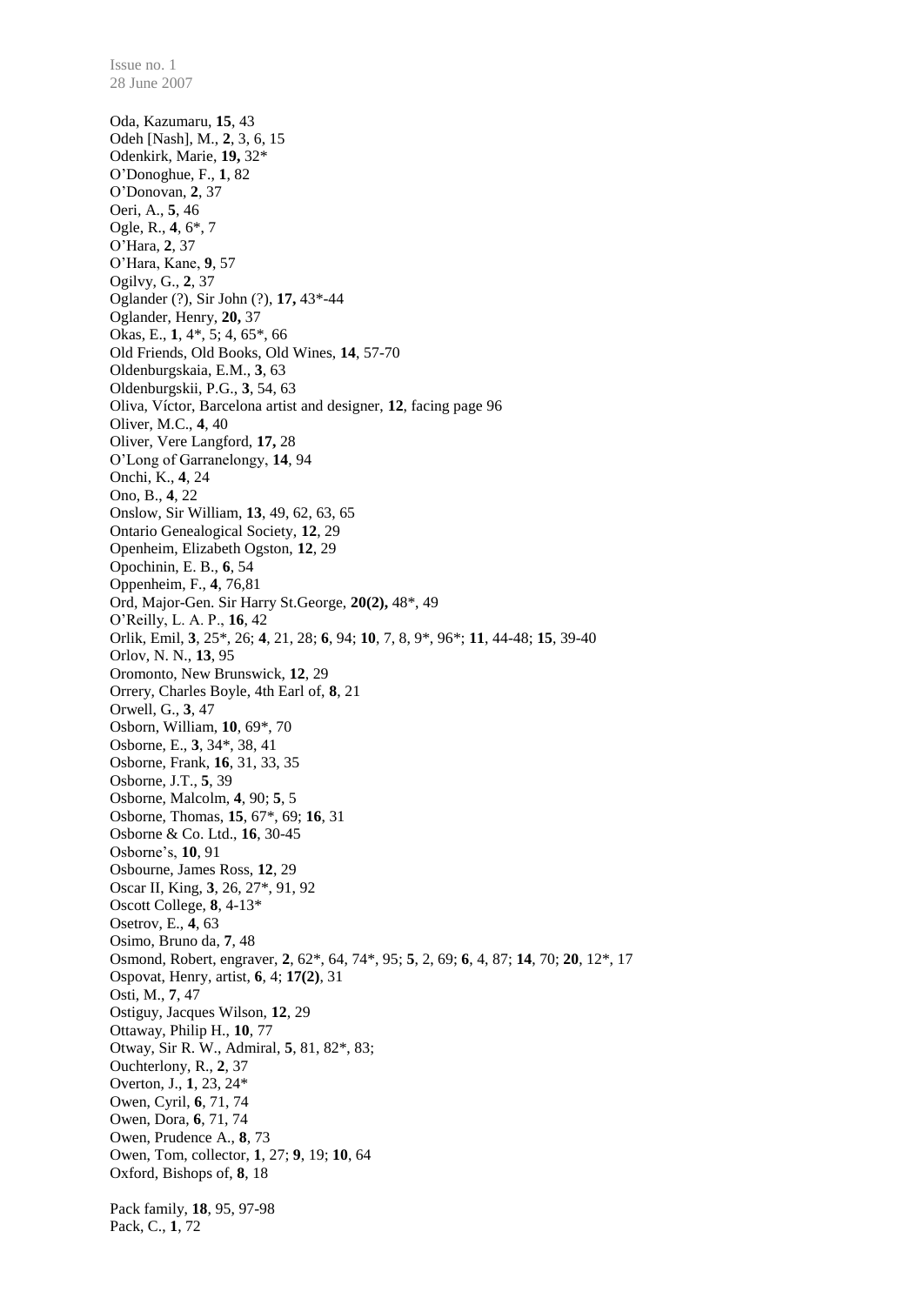Pack, Major-Gen, Sir Denis, **18**, 98 Pack, E., **1**, 72 Pack, Henry, **18**, 97\* Pack-Beresford, Denis Robert, **18**, 96\*, 98-99 Pack-Beresford, Denis William, **18**, 98 Pagba Lama, **7**, 80 Page, Captain Benjamin William, **10**, 84; **14**, 29; **15**, 70\*, 71 Page, Francis, barrister, **3**, 67, 81 Page, Francis, bookplate by Haskoll, **17,** 44\* Paget, Amy, **13**, 10\*, **12**, 21 Paget, S., **1**, 71 Pain, Mary, **10**, 18 Paine, James, **10**, 64 Painter, W., **8**, 55 Pakitt, H., **4**, 5 Palk, Baronet (anonymous), **9**, 31\*, 32 Pallé, Pepita, **12**, 96 Palmer, Hon. Arnold Nottage, **9**, 11, 12, 13\* Palmer, Roger Liddelsdale, **18**, 72\*, 73\* Palmirani, Remo, **7**, 47, 48 Panidov, V.A., **7**, 67, 68\* Pankin, V.I., **7**, 69 Pankok, Bernhard, **10**, 8 Panov, M. Iu., **1**, 90-96 Panteliuk, I.G., **7**, 69 Paolo, **4**, 68 Papé, F.C, **4**, 92-94\* Papworth, J.W., **3**, 71 Pardo de Santayana, Jesus, **10**, 88\* Parent, Lt Col. Simon G., **12**, 29 Parfit, C., **4**, 20-29, 31; **12**, 1 Park, J.A., **3**, 78 Parke, J., **3**, 78, 81 Parker, Mrs., **19(2),** 17\*, 18 Parker, Admiral, **5**, 82 Parker, A. C. Hyde, **6**, 74 Parker, Agnes Miller, **7**, 27; **19(2)**, 28 Parker, S., **2**, 37 Parker, T., **3**, 67, 78, 81 Parry, Fanny, **15**, 58\*, 59 Parry, Ita, **2**, 96 Parsons, Alfred William, **17(2),** 32 Parsons, D., **4**, 3 Parsons, J., **2**, 37 Parsons, R.H., **2**, 21, 25 Parsons, W., **6**, 45 Partridge, Sir B., **6**, 4 Pask-Hughes, Felicita, collector, **7**, 47, 48; **11**, 21-27 Pashtov, G.S., **7**, 69 Pasley, John, **13**, 58\* Pasley, Thomas, **13**, 58 Pastore, F.M., **7**, 82\*, 84 Paterson, Samuel, **8**, 94 Paton, Sir Joseph Noel, **17(2)**, 32 Patten, T., **2**, 37 Patterson, George Malcolm, **17(2)**, 32 Pattison, E., **5**, 9 Pattison, S., **5**, 9 Paul I, Emperor, **3**, 52, 55, 56 Pavey, Alice B. R., **12**, 38\* Pavlov, I.N., **7**, 55 Pavlova, G.K., **3**, 49, 51-64 Pavlovich, Dm., **3**, 62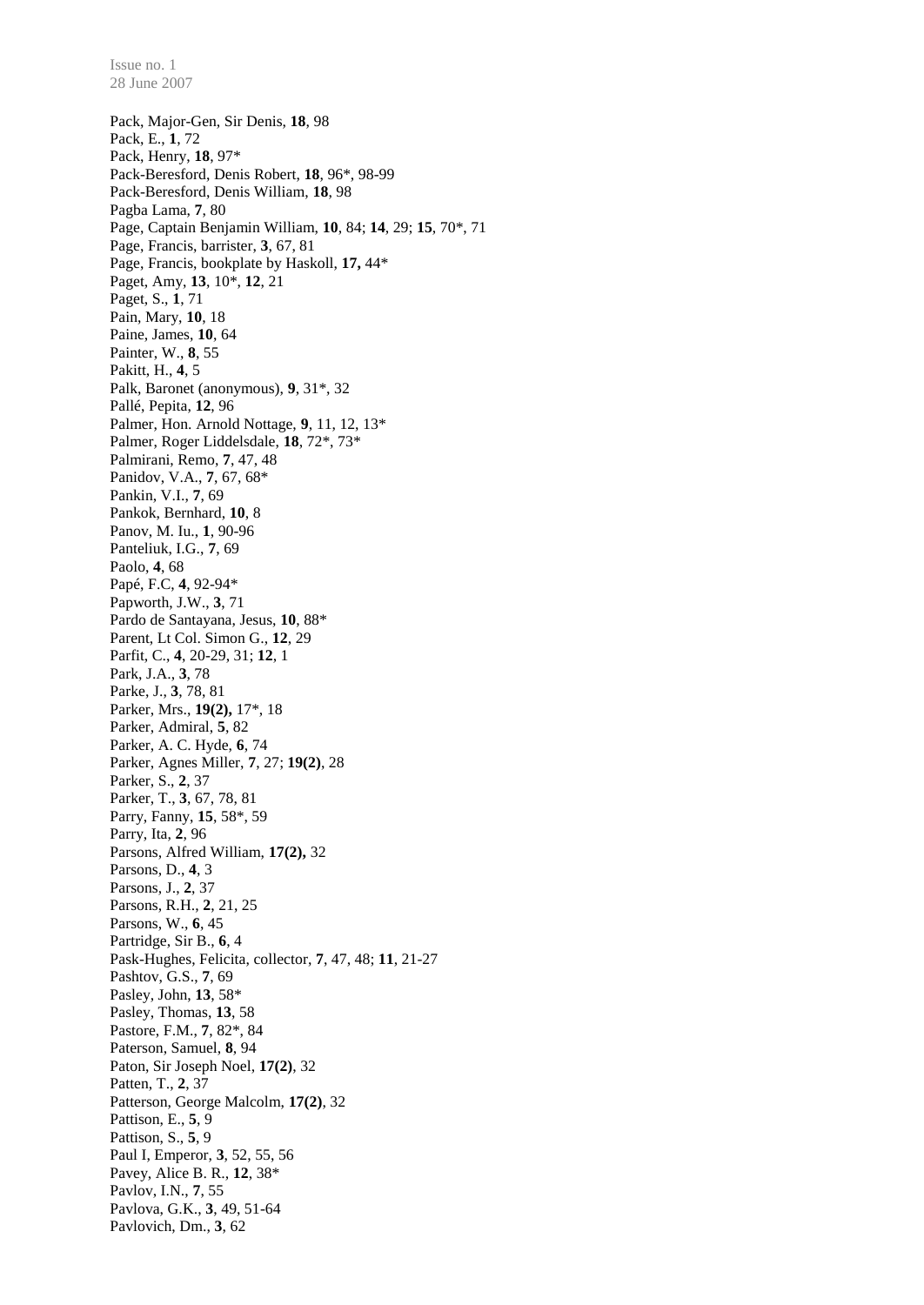28 June 2007 Pavlovka, **9**, 87 Pavlovna, E., **3**, 63 Pavlovna, M., **3**, 59 Pavlovskii dvorets, **3**, 64 Pawlet, W., **2**, 37 Payne, W., **3**, 73 Paynter, Hilary, engraver, **6**, 76\*-79g\*; **7**, 40-42; **11**, 92-96; **12**, 89-92 Peace, D., **16**, 92 Peacey, J. S., **8**, 86\*, 88 Peachey, George, M.D., **3**, 24 Peachey, George, **2**, 46; **14**, 53. Peachey, William, **20,** 37 Peachum, Polly, **13**, 75, 77\* Peacock, C., **2**, 46 Peacock, G., Peake, M., **3**, 35 Peake, T., **3**, 81 Pearlstein, I., **3**, 54 Pears, L., **2**, 7, 9\*, 14, 18 Pears, P., **1**, 7 Pearson, E., **6**, 74 Pearson, J. Sidney, collector, **4**, 5 Peckham, Julia, **19(2),** 32\*, 45 Peckham, Timothy, **19(2),** 32, 33\*, 45 Peckitt, Charles, **18**, 108\* Peckitt, Henry, **18**, 102\*, 103-109 Peckitt, R. W. P., **18**, 105 Peckwell, R. H., **3**, 76 Peek, G., **6**, 74 Peers de Alveston, N., **2**, 37 Pegrassi, **4**, 84 Peirse (anonymous), **12**, 5, 10\* Pektas, Hasip, **15**, 91\*, 92-94 Pelham, Henry, **5**, 55\*; **6**, 91 Pelham, John de, **5**, 55 Pelham, Thomas, **6**, 91 Pellew, E., Viscount Exmouth, **5**, 79 Pellew, F., **5**, 79\*; **6**, 92 Pelly, J.H., **2**, 37 Pembroke, 5th Earl, **6**, 28 Pembroke, 8th Earl: see Herbert, T. Pembroke, Beatrix, **19,** 22\*, 23 Pembroke & Montgomery, Earl of, **19,** 20\* Penn, Juliana, **20,** 37 Penn, Sophia, **20,** 37 Pennefather, Edward George, **13**, 70 Pennefather, William, **13**, 69\* Penzance, Lord, **3**, 79 Pepler, H., **3**, 90 Pepperell, Sir W., Bart., **5**, 67, 68\*, 69; **6**, 92 Peppin, B., **2**, 1-2 Pepys, Samuel, **5**, 50, 51; **6**, 18; **11**, 85 Percy, Lord, **3**, 13 Percy, M., **1**, 72 Percy, R., **1**, 72 Percy-Ffrench, K.E., **7**, 87 Percy-Ffrench, M.R., **7**, 85-87\* Percy-Ffrench, S.A., **7**, 85-87\* Peric, Olga, **13**, 48(facing) Perkins, B., 18, 50 Perna, Surgeon-Cdr Lucio, **11**, 43 Perrin, James, **17,** 44 Perry, W., **2**,37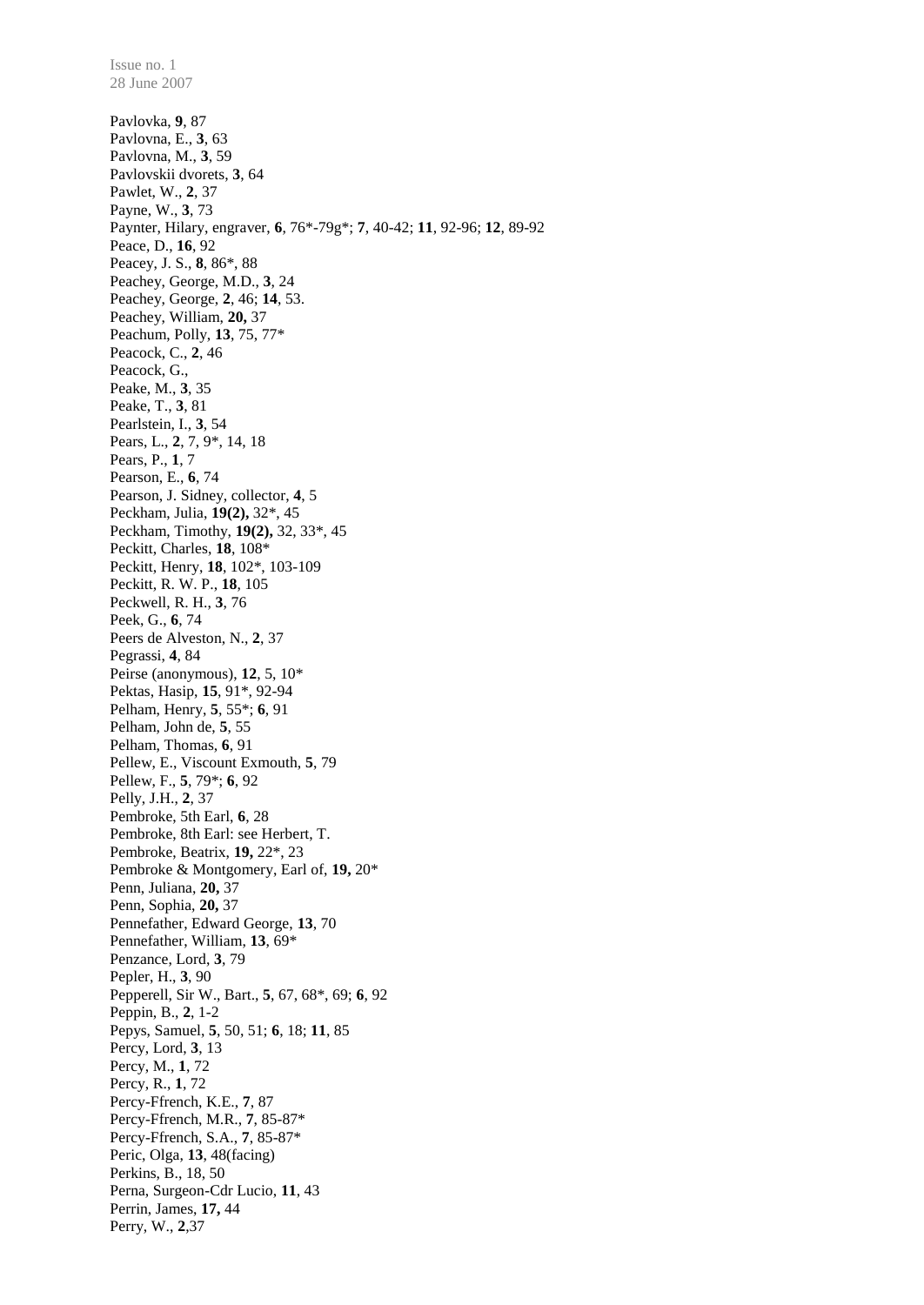28 June 2007 Perryn, R., **3**, 78 Perutz, E., **4**, 76, 81 Peter the Great, **3**, 55 Peter I, Tsar, **6**, 53 Peter III, **3**, 52 Peter, Capt. James, **20,** 37 Peterborough Historical Society, **7**, 35, 38 Peterborough Library, **7**, 37 Peters, John, **8**, 41 Peters, L., **1**, 20\*, 23 Petersdorff, C., **3**, 81 Peto, J. B. M., **16**, 42 Petrarch, F., **4**, 61 Petre, R. E. Howard, 9th Baron, **5**, 59; **6**, 89 Petrikovits, L., **4**, 65\* Petritskii, V., **7**, 51 Petrov, V. V., **3**, 64 Petrovich, M., **3**, 56 Petrovna, A., **3**, 57 Pettiward, John, **12**, 5 Pettiward, Roger, **12**, 5, 6\* Petz, G., **3**, 11 Pevsner, Nikolaus, **7**, 10; **13**, 44\* Philip, Prince, **3**, 35 Philip, Chris, **10**, 42 Philipp, J., **4**, 76, 81 Philipp, Martin E., **10**, 8 Philipps, Jno., Bart., **2**, 37 Phillips, Edward, **9**, 32\*; **18**, 111 Phillips, H.D., **5**, 12, 13\* Phillips, Joseph Harold John, **19,** 27 Phillips, M., **5**, 12, 13\* Phillips, Tom, **18**, 89\*, 91 Phillimore, G., **1**, 45 Philp, G., **4**, 91 Physick, J., **5**, 99; 6, 2 Picasso, P., **3**, 31 Pichette, Hon. J. A., **12**, 29 Pichette, Patricia R. Roberts, **12**, 29 Pichette, Robert, **12**, 29 Pickering, Samuel, **10**, 80\*, 81 Pickert, H., **1**, 55, 58\*, 59 Pickett, William, **18**, 102\*, 103 Pierrot, **6**, 6 Pigg, R., **4**, 14 Pigg,T., **4**, 14, 16\* Pigot, **2**, 37 Pigott,W.J., **4**, 5 Pike, Hubert, **13**, 63 Pike, Norah Eileen, **13**, 65\* Pilicek, J., **1**, 59 Pilkington, Margaret, **19(2),** 35 Pincott, Anthony K., **1**, 31; **2**, 6; **4**, 2, 96; **7**, 83; **11**, 51 Pine, John, **12**, 85 Pirrie, Margaret M., **19,** 27 Piskarev, N.I., **7**, 55 Pissarro, Camille, **15**, 22 Pissarro, Esther, **15**, 21-37 Pissarro, Lucien, artist, **1**, 29; **3**, 84, 85, 89; **4**, 48; **13**, 63; **15**, 21-37; **16**, 5, 7 Pissarro, Orovida Camille, **15**, 33, 34\* Pitter, Ruth, **11**, 31\* Plank, George Wolfe, artist, **4**, cover\* Playford, J., **6**, 15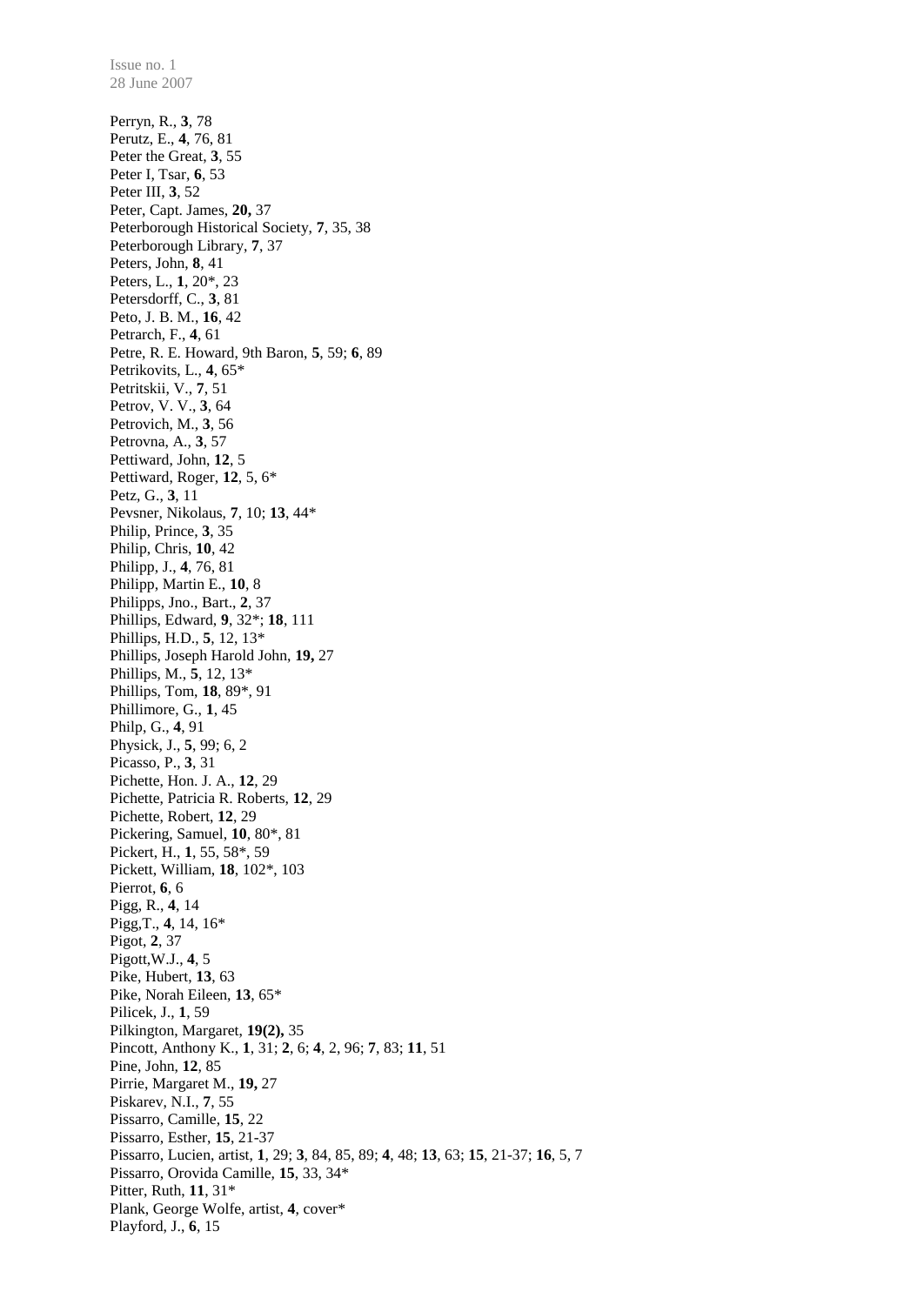28 June 2007 Plenderleath, D., **2**, 38 Plenderlieth, C.W.M., **2**, 38 Pleydell-Bouverie,J., **2**, 62\* Plomer, F., **2**, 8\*,11, 18 Plomer, H.R., **4**, 45 Plunkett, Justin, Earl of Fingall, **6**, 31 Plunkett, Mary, Countess of Fingall, **6**, 31 Poe, Edgar Allan, **8**, 53; **13**, 94 Pokatov, V.V., **7**, 60\*, 69 Pole, **2**, 38 Pole, Carolus, **13**, 38 Pole, J., **2**, 70\*, 72 Pole, Sir John, **13**, 38 Pole, Reginald, **13**, 38 Pole, William, **10**, 74 Polimeni, John – Trinacria, **12**, 69, 70\* Poliphilus, **5**, 7 Pollard, G, **4**, 13 Polley, M. M., **16**, 45 Pollitt, Herbert Charles, **18**, 3-5\*-6, 9-10 Pollock, C. E., **3**, 78 Pollock, D., **5**, 85 Pollock, Sir G., Field Marshal, **5**, 85; **6**, 92 Pollock, Gen., **18**, 39 Pollock, J. F., **3**, 78, 81 Pollock, J. H. H., **16**, 42 Polwarth, Hume, Lord, **6**, 89 Poole, M., **6**, 2 Pomeroy, E., **2**, 38 Ponsonby, G., **4**, 5 Ponsonby, Henrietta Frances, Countess of Bessborough, **19(2)**, 15\*-16 Poole, Monica, **19(2)**, 41\*-45 Pope, Alexander, **6**, 15 Pope John XXIII, **13**, 89, 91\* Pope Leo XIII, **8**, 12 Pope, Rita T., **14**, 86\*, 87, 94 Poray-Wybranowska, A., **4**, 64 Portal, H. R. de, **8**, 8 Portal, Joseph, **20,** 37-38, 39\* Porteous, W. W., **16**, 42 Porter, Barcelona booksellers, **8**, 95 Portland, William Bentinck, Earl of, **8**, 17 Potapov, V.V., **7**, 69 Pott, **2**, 38 Potts, Arthus Edwin, **12**, 29 Pott, Constance Mary, **17(2),** 32 Pottinger, John Inglis Drever, **20,** 50\*-55 Powell, Sir John, **3**, 67, 78 Powell, J.H., **8**, 8 Powell, Maria, **7**, 20, 21\* Powell, Mr., **5**, 30 Powell, William, **8**, 8, 9\* Power, Olivia, **14**, 47 Powlett, Charles, **20,** 38 Powlett, George, **20,** 38, 39\* Powlett, N(orton), **20,** 36 Powys, Llewelyn, **13**, 64 Powys, Sir Thomas, **3**, 67, 70\*, 73, 75 Poynter, A., **16**, 69, 70\* Poyton, **16**, 42 Pratt, C: see Lord Camden Pratt, J. T., **2**, 38 Pratt, James, **17,** 45\*